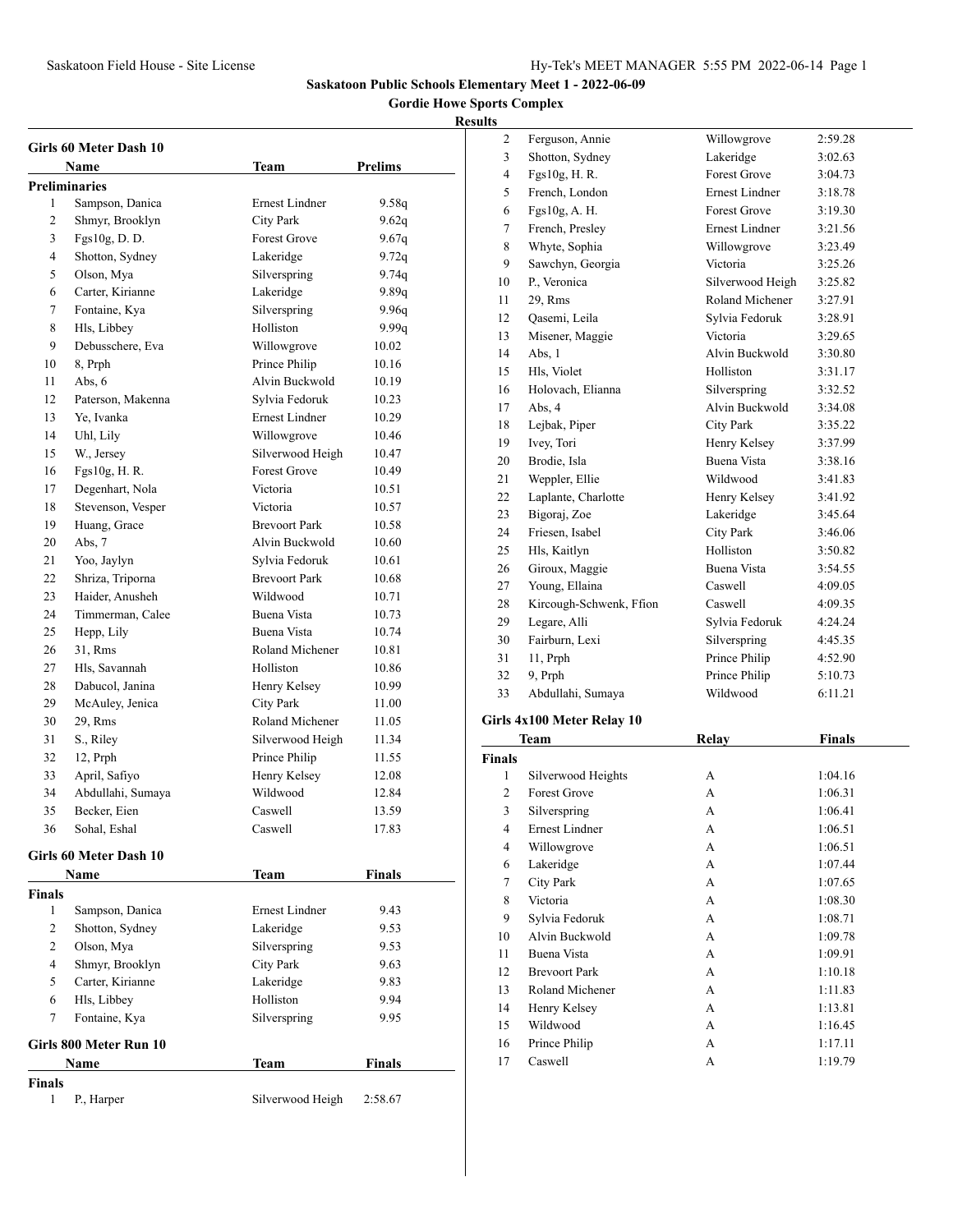# **Gordie Howe Sports Complex**

| Girls High Jump 10 |                                            |                       |                   |  |
|--------------------|--------------------------------------------|-----------------------|-------------------|--|
|                    | Name                                       | Team                  | Finals            |  |
| <b>Finals</b>      |                                            |                       |                   |  |
| 1                  | Fontaine, Kya                              | Silverspring          | 1.15m             |  |
| 1                  | Debusschere, Eva                           | Willowgrove           | 1.15m             |  |
| 3                  | Nelson, Maddy                              | Willowgrove           | 1.10 <sub>m</sub> |  |
| 3                  | Klassen, Madison                           | Lakeridge             | 1.10 <sub>m</sub> |  |
| 3                  | Fairburn, Lexi                             | Silverspring          | 1.10 <sub>m</sub> |  |
| 6                  | Degenhart, Nola                            | Victoria              | 1.05m             |  |
| 6                  | Drost, Hartley                             | Sylvia Fedoruk        | 1.05m             |  |
| 6                  | Lejbak, Piper                              | City Park             | 1.05m             |  |
| 6                  | 35. Rms                                    | Roland Michener       | 1.05m             |  |
| 10                 | Abs, 1                                     | Alvin Buckwold        | 1.00 <sub>m</sub> |  |
| 10                 | Wilde, Isobel                              | City Park             | 1.00 <sub>m</sub> |  |
| 10                 | Fgs10g, A. H.                              | Forest Grove          | 1.00 <sub>m</sub> |  |
| 10                 | 8, Prph                                    | Prince Philip         | 1.00 <sub>m</sub> |  |
| 10                 | A., Lux                                    | Silverwood Heigh      | 1.00 <sub>m</sub> |  |
| 15                 | Young, Ellaina                             | Caswell               | 0.95m             |  |
| 15                 | Abs, $8$                                   | Alvin Buckwold        | 0.95m             |  |
| 15                 | Haider, Anusheh                            | Wildwood              | 0.95m             |  |
| 15                 | Hls, Libbey                                | Holliston             | 0.95m             |  |
| 15                 | Stewart, Dahesha                           | Wildwood              | 0.95m             |  |
| 15                 | Desanghere, Ayla                           | Victoria              | 0.95m             |  |
| 15                 | Fgs10g, D. D.                              | <b>Forest Grove</b>   | 0.95m             |  |
| 22                 | Carter, Kirianne                           | Lakeridge             | 0.90 <sub>m</sub> |  |
| 22                 | Hls, Tazlynn                               | Holliston             | 0.90 <sub>m</sub> |  |
| 22                 | Lucyk, Madison                             | <b>Ernest Lindner</b> | 0.90 <sub>m</sub> |  |
| 22                 | Perrett, Ella                              | <b>Brevoort Park</b>  | 0.90 <sub>m</sub> |  |
| 22                 | Brodie, Isla                               | Buena Vista           | 0.90 <sub>m</sub> |  |
| 27                 | Olson, Leah                                | <b>Brevoort Park</b>  | 0.10 <sub>m</sub> |  |
| $---$              | Powell, Macy                               | <b>Ernest Lindner</b> | NΗ                |  |
| $- - -$            |                                            | Caswell               | NΗ                |  |
|                    | Kircough-Schwenk, Ffion<br>Weekusk, Annika | Sylvia Fedoruk        | NΗ                |  |
|                    |                                            |                       | <b>NH</b>         |  |
| ---<br>---         | Laplante, Charlotte                        | Henry Kelsey          | ΝH                |  |
| $---$              | P., Tirea                                  | Silverwood Heigh      | NΗ                |  |
|                    | 11, Prph                                   | Prince Philip         |                   |  |
|                    | <b>Girls Long Jump 10</b>                  |                       |                   |  |
|                    | Name                                       | <b>Team</b>           | Finals            |  |
| Finals             |                                            |                       |                   |  |
| 1                  | Shmyr, Brooklyn                            | City Park             | 3.74m             |  |
| $\overline{2}$     | Klassen, Madison                           | Lakeridge             | 3.33 <sub>m</sub> |  |
| 3                  | French, London                             | Ernest Lindner        | 3.30 <sub>m</sub> |  |
| 4                  | Abs, $3$                                   | Alvin Buckwold        | 3.22 <sub>m</sub> |  |
| 5                  | Powell, Macy                               | Ernest Lindner        | 3.08 <sub>m</sub> |  |
| 5                  | Abs. $6$                                   | Alvin Buckwold        | 3.08 <sub>m</sub> |  |
| 7                  | Weppler, Ellie                             | Wildwood              | 3.02 <sub>m</sub> |  |
| 8                  | P., Harper                                 | Silverwood Heigh      | 2.98 <sub>m</sub> |  |
| 9                  | 33, Rms                                    | Roland Michener       | 2.96m             |  |
| 10                 | Nelson, Maddy                              | Willowgrove           | 2.95m             |  |
| 11                 | Olson, Leah                                | <b>Brevoort Park</b>  | 2.93 <sub>m</sub> |  |
| 11                 | Misener, Maggie                            | Victoria              | 2.93 <sub>m</sub> |  |
| 13                 | Timmerman, Calee                           | Buena Vista           | 2.92m             |  |
| 14                 | Voisard, Emma                              | Sylvia Fedoruk        | 2.91m             |  |
| 15                 | Smith-Windsor, Charlotte                   | Silverspring          | 2.87m             |  |

| uns    |                              |                       |                   |
|--------|------------------------------|-----------------------|-------------------|
| 16     | Uhl, Lily                    | Willowgrove           | 2.86m             |
| 17     | P., Veronica                 | Silverwood Heigh      | 2.85m             |
| 18     | Yoo, Jaylyn                  | Sylvia Fedoruk        | 2.80 <sub>m</sub> |
| 19     | 31, Rms                      | Roland Michener       | 2.79 <sub>m</sub> |
| 19     | Gladue, Malaya               | Henry Kelsey          | 2.79 <sub>m</sub> |
| 21     | Perrett, Ella                | <b>Brevoort Park</b>  | 2.76m             |
| 22     | $Fg10g$ , I. R.              | <b>Forest Grove</b>   | 2.72m             |
| 23     | Kachur, Jocelyn              | Silverspring          | 2.68m             |
| 24     | Young, Sophia                | Caswell               | 2.67m             |
| 25     | Desanghere, Ayla             | Victoria              | 2.58m             |
| 26     | Hls, Kaitlyn                 | Holliston             | 2.57m             |
| 26     | Friesen, Isabel              | City Park             | 2.57m             |
| 28     | Giroux, Maggie               | Buena Vista           | 2.53 <sub>m</sub> |
| 29     | Fgs10g, C. M.                | <b>Forest Grove</b>   | 2.51 <sub>m</sub> |
| 30     | Arshad, Muskan               | Wildwood              | 2.46m             |
| 31     | $10$ , Prph                  | Prince Philip         | 2.39 <sub>m</sub> |
| 32     | Priel, Ava                   | Caswell               | 2.03 <sub>m</sub> |
|        |                              |                       |                   |
|        | <b>Girls Super Weight 10</b> |                       |                   |
|        | <b>Name</b>                  | Team                  | <b>Finals</b>     |
| Finals |                              |                       |                   |
| 1      | Hls, Tazlynn                 | Holliston             | 35.65m            |
| 2      | 35, Rms                      | Roland Michener       | 31.77m            |
| 3      | Hollick, Hadley              | Victoria              | 30.37m            |
| 4      | Abs, 5                       | Alvin Buckwold        | 30.14m            |
| 5      | Krebs, Kenzie                | <b>Ernest Lindner</b> | 28.50m            |
| 6      | Smith-Windsor, Charlotte     | Silverspring          | 28.38m            |
| 7      | Whyte, Sophia                | Willowgrove           | 28.32m            |
| 8      | Cuthbert, Lexi               | Sylvia Fedoruk        | 27.92m            |
| 9      | Wilde, Isobel                | City Park             | 27.58m            |
| 10     | Mason, Ava                   | Silverspring          | 25.30m            |
| 11     | A., Lux                      | Silverwood Heigh      | 23.87m            |
| 12     | Ferguson, Annie              | Willowgrove           | 23.75m            |
| 13     | Skouta, Safia                | Victoria              | 23.11m            |
| 14     | Richardson, Stevie           | Buena Vista           | 22.55m            |
| 15     | Gladue, Willow               | Henry Kelsey          | 22.54m            |
| 16     | Biro, Ashlee                 | Buena Vista           | 21.81m            |
| 17     | P., Tirea                    | Silverwood Heigh      | 21.71m            |
| 18     | Polowick, Alyssa             | Lakeridge             | 21.13m            |
| 19     | Abs, 2                       | Alvin Buckwold        | 20.77m            |
| 20     | Sylv, Kinley                 | Sylvia Fedoruk        | 19.78m            |
| 21     | April, Safiyo                | Henry Kelsey          | 19.49m            |
| 22     | Salmon, Shenequa             | Ernest Lindner        | 19.38m            |
| 23     | Hoeft, Eva                   | <b>City Park</b>      | 19.35m            |
| 24     | Huang, Grace                 | <b>Brevoort Park</b>  | 19.14m            |
| 25     | Grismer, Piper               | <b>Brevoort Park</b>  | 18.85m            |
| 26     | Wang, Kiki                   | Lakeridge             | 17.84m            |
| 27     | 12, Prph                     | Prince Philip         | 17.06m            |
| 28     | Hls, Violet                  | Holliston             | 16.88m            |
| 29     | Young, Sophia                | Caswell               | 16.52m            |
| 30     | 33, Rms                      | Roland Michener       | 16.36m            |
| 31     | Priel, Ava                   | Caswell               | 15.75m            |
| 32     | Stewart, Dahesha             | Wildwood              | 15.31m            |
| 33     | $13$ , Prph                  | Prince Philip         | 12.77m            |
| 34     | Arshad, Muskan               | Wildwood              | 9.16m             |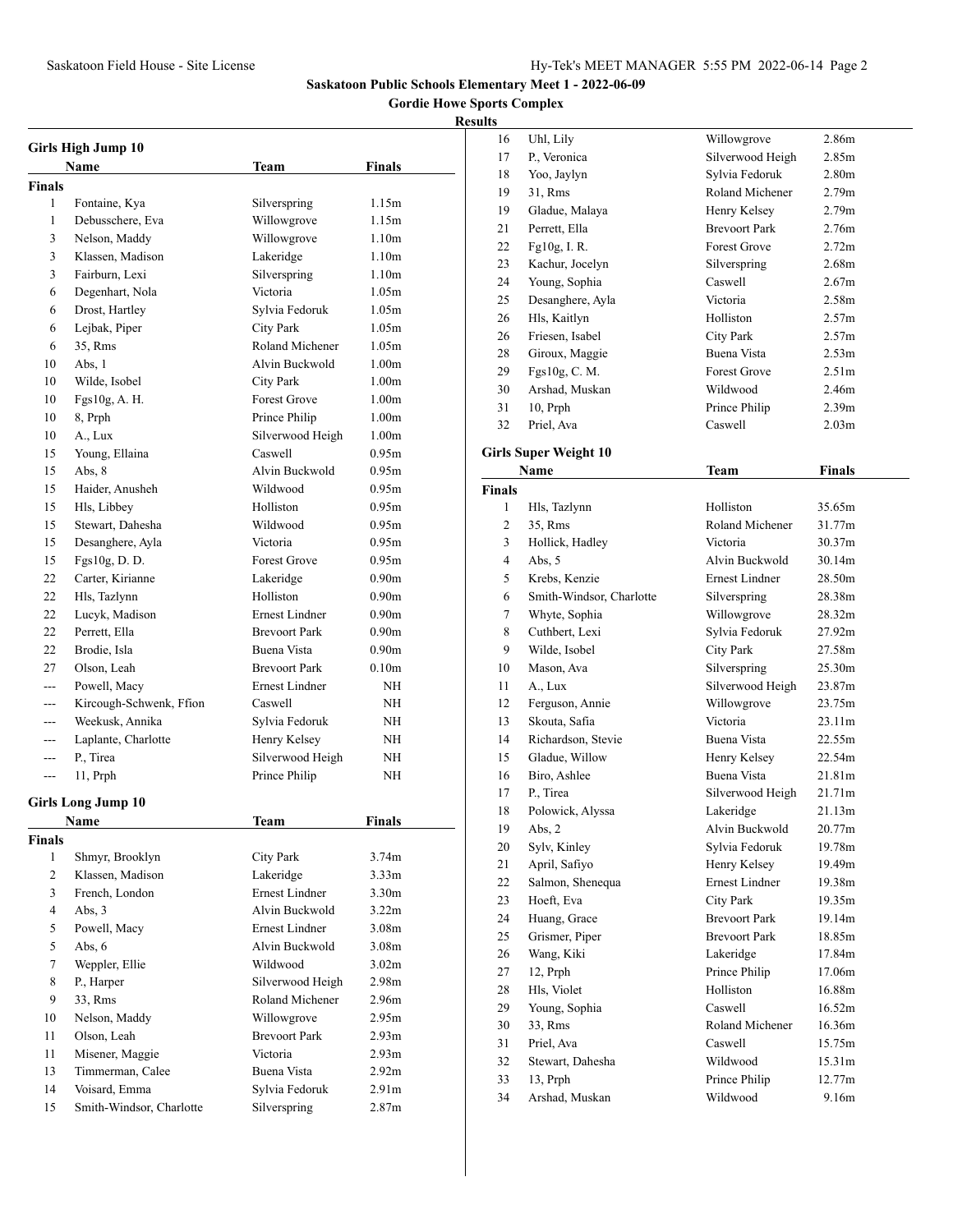**Gordie Howe Sports Complex**

| <b>Girls 60 Meter Dash 11</b> |                          |                       |                |  |
|-------------------------------|--------------------------|-----------------------|----------------|--|
|                               | Name                     | Team                  | <b>Prelims</b> |  |
|                               | Preliminaries            |                       |                |  |
| 1                             | 18, Prph                 | Prince Philip         | 9.39q          |  |
| 2                             | Gillings, Norah          | Wildwood              | 9.52q          |  |
| 3                             | Wowk, Jayda              | Silverspring          | 9.53q          |  |
| 4                             | Fgs11g, M. A.            | <b>Forest Grove</b>   | 9.56q          |  |
| 5                             | Freundl-Smith, Brooklynn | Sylvia Fedoruk        | 9.62q          |  |
| 6                             | Veeman, Lena             | Victoria              | 9.65q          |  |
| 7                             | 23, Prph                 | Prince Philip         | 9.67q          |  |
| 8                             | Hiebert, Brooklyn        | <b>Ernest Lindner</b> | 9.77q          |  |
| 9                             | Blaser, Ilaria           | Henry Kelsey          | 10.01          |  |
| 9                             | Hoffman-Arrieta, Nevaeh  | <b>Brevoort Park</b>  | 10.01          |  |
| 11                            | Leonard, Karter          | <b>Brevoort Park</b>  | 10.05          |  |
| 12                            | Skaalid, Farryn          | <b>Ernest Lindner</b> | 10.10          |  |
| 13                            | Yurchak, Maria           | Sylvia Fedoruk        | 10.16          |  |
| 14                            | M., Scarlet              | Silverwood Heigh      | 10.18          |  |
| 15                            | P., Lauren               | Silverwood Heigh      | 10.20          |  |
| 16                            | Fgs11g, L. M.            | <b>Forest Grove</b>   | 10.23          |  |
| 17                            | Agioritis, Lydia         | Lakeridge             | 10.28          |  |
| 18                            | Eshal, Eshal             | Caswell               | 10.33          |  |
| 19                            | 10, Rms                  | Roland Michener       | 10.37          |  |
| 20                            | $Abs16.$ .               | Alvin Buckwold        | 10.47          |  |
| 21                            | Gokavi Bailey, Zahra     | City Park             | 10.49          |  |
| 22                            | Idris, Jannah            | Willowgrove           | 10.51          |  |
| 23                            | Barrett, Savannah        | <b>City Park</b>      | 10.58          |  |
| 24                            | Friggstad, Eden          | Lakeridge             | 10.59          |  |
| 25                            | Sherwood, Addison        | Buena Vista           | 10.63          |  |
| 26                            | Gervais, Maya            | Henry Kelsey          | 10.67          |  |
| 27                            | Abs21.                   | Alvin Buckwold        | 10.70          |  |
| 28                            | Akhtar, Aleena           | Caswell               | 10.71          |  |
| 29                            | Manning, Neala           | Victoria              | 10.73          |  |
| 30                            | Smith, Alice             | Wildwood              | 10.75          |  |
| 31                            | Matthews, Penelope       | Buena Vista           | 11.05          |  |
| 32                            | 37, Rms                  | Roland Michener       | 12.16          |  |
|                               | Girls 60 Meter Dash 11   |                       |                |  |
|                               | Name                     | Team                  | Finals         |  |
| Finals                        |                          |                       |                |  |
| 1                             | Veeman, Lena             | Victoria              | 9.47           |  |
| $\mathbf{2}$                  | 18, Prph                 | Prince Philip         | 9.52           |  |
| 3                             | Freundl-Smith, Brooklynn | Sylvia Fedoruk        | 9.66           |  |
| 4                             | 23, Prph                 | Prince Philip         | 9.69           |  |
| 5                             | Hiebert, Brooklyn        | Ernest Lindner        | 9.84           |  |
| 6                             | Fgs11g, M.A.             | Forest Grove          | 9.95           |  |
| 7                             | Gillings, Norah          | Wildwood              | 10.79          |  |
|                               | Girls 800 Meter Run 11   |                       |                |  |
|                               | Name                     | Team                  | <b>Finals</b>  |  |
| Finals                        |                          |                       |                |  |
| 1                             | Turnbull, Alice          | Victoria              | 2:55.35        |  |
| $\mathbf{2}$                  | Moore, Avery             | Lakeridge             | 3:01.55        |  |
| 3                             | 20, Prph                 | Prince Philip         | 3:02.25        |  |
| 4                             | 23, Prph                 | Prince Philip         | 3:03.30        |  |
| 5                             | M., Scarlet              | Silverwood Heigh      | 3:04.48        |  |

| 6  | Fgs11g, G. V.              | <b>Forest Grove</b>   | 3:08.74 |
|----|----------------------------|-----------------------|---------|
| 7  | Skaalid, Farryn            | <b>Ernest Lindner</b> | 3:11.51 |
| 8  | Seip, Brooklyn             | Ernest Lindner        | 3:12.54 |
| 9  | H., Cady                   | Silverwood Heigh      | 3:17.64 |
| 10 | Manning, Neala             | Victoria              | 3:20.68 |
| 11 | $Abs18.$ .                 | Alvin Buckwold        | 3:22.65 |
| 12 | Hahn, Jordyn               | <b>City Park</b>      | 3:24.80 |
| 13 | McLachlan, Carys           | <b>City Park</b>      | 3:25.90 |
| 14 | Hunchak, Thalys            | Sylvia Fedoruk        | 3:26.51 |
| 15 | Laxdal, Erica              | Sylvia Fedoruk        | 3:27.75 |
| 16 | Cimpaye, Evodia            | <b>Buena Vista</b>    | 3:29.13 |
| 17 | Hls, Laura                 | Holliston             | 3:30.37 |
| 18 | $Abs19.$ .                 | Alvin Buckwold        | 3:31.56 |
| 19 | Brev, 32                   | <b>Brevoort Park</b>  | 3:32.84 |
| 20 | Khan, Fatima               | Willowgrove           | 3:37.12 |
| 21 | Brev, 34                   | <b>Brevoort Park</b>  | 3:47.19 |
| 22 | Gillings, Norah            | Wildwood              | 3:49.26 |
| 23 | Fgs11g, L. P.              | <b>Forest Grove</b>   | 3:55.79 |
| 24 | Silv, 33                   | Silverspring          | 3:56.21 |
| 25 | Friggstad, Eden            | Lakeridge             | 3:59.65 |
| 26 | Benic, Judita              | Willowgrove           | 4:01.74 |
| 27 | Liang, Nini                | Caswell               | 4:03.27 |
| 28 | Regnier, Willow            | Henry Kelsey          | 4:05.35 |
| 29 | Arshad, Minahil            | Wildwood              | 4:24.34 |
| 30 | Matthews, Penelope         | Buena Vista           | 4:38.17 |
| 31 | Azizironagh, Rose          | Silverspring          | 4:45.20 |
| 32 | Timmer, Ava                | Henry Kelsey          | 4:46.94 |
| 33 | Eshal, Eshal               | Caswell               | 4:47.02 |
|    | Girls 4x100 Meter Relay 11 |                       |         |

|                | Team                 | Relay                 | <b>Finals</b>     |  |
|----------------|----------------------|-----------------------|-------------------|--|
| <b>Finals</b>  |                      |                       |                   |  |
| 1              | Willowgrove          | A                     | 1:00.79           |  |
| $\overline{c}$ | Prince Philip        | $\mathsf{A}$          | 1:02.35           |  |
| 3              | Victoria             | A                     | 1:03.39           |  |
| 4              | Silverwood Heights   | A                     | 1:04.11           |  |
| 5              | <b>Forest Grove</b>  | A                     | 1:04.27           |  |
| 6              | Ernest Lindner       | A                     | 1:04.62           |  |
| 7              | Sylvia Fedoruk       | A                     | 1:05.39           |  |
| 8              | <b>Brevoort Park</b> | A                     | 1:06.46           |  |
| 9              | Lakeridge            | A                     | 1:07.25           |  |
| 10             | Alvin Buckwold       | A                     | 1:07.76           |  |
| 11             | City Park            | A                     | 1:08.36           |  |
| 12             | Henry Kelsey         | A                     | 1:10.11           |  |
| 13             | Caswell              | A                     | 1:10.77           |  |
| 14             | Silverspring         | $\mathsf{A}$          | 1:13.27           |  |
| 15             | Wildwood             | $\mathsf{A}$          | 1:13.61           |  |
| 16             | Buena Vista          | A                     | 1:14.97           |  |
|                | Girls High Jump 11   |                       |                   |  |
|                | Name                 | <b>Team</b>           | Finals            |  |
| <b>Finals</b>  |                      |                       |                   |  |
| 1              | Zerajic, Sofia       | Willowgrove           | 1.17m             |  |
| 2              | P., Lauren           | Silverwood Heigh      | 1.15m             |  |
| 2              | Van Horne, Reese     | <b>Ernest Lindner</b> | 1.15m             |  |
| $\overline{4}$ | Blaser, Ilaria       | Henry Kelsey          | 1.10 <sub>m</sub> |  |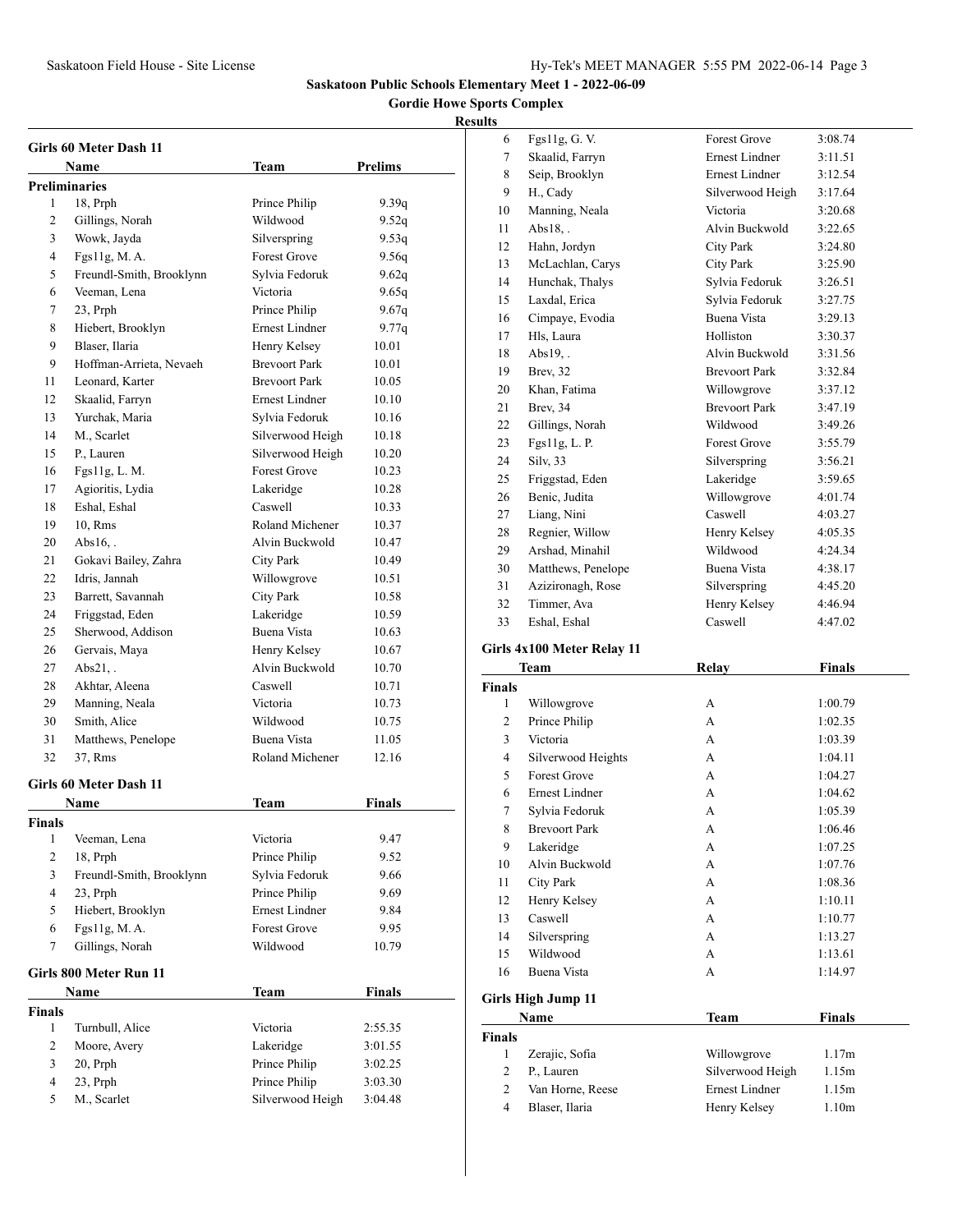**Gordie Howe Sports Complex**

|               | Finals  (Girls High Jump 11) |                      |                   |
|---------------|------------------------------|----------------------|-------------------|
|               | <b>Name</b>                  | Team                 | <b>Finals</b>     |
| 4             | Turnbull, Alice              | Victoria             | 1.10 <sub>m</sub> |
| 4             | Fgs11g, P. C.                | <b>Forest Grove</b>  | 1.10 <sub>m</sub> |
| 4             | $Abs20,$ .                   | Alvin Buckwold       | 1.10 <sub>m</sub> |
| 4             | Regnier, Willow              | Henry Kelsey         | 1.10 <sub>m</sub> |
| 4             | $Abs18,$ .                   | Alvin Buckwold       | 1.10 <sub>m</sub> |
| 10            | Schierling, Parker           | Victoria             | 1.05m             |
| 10            | Sova, Johannah               | Lakeridge            | 1.05m             |
| 10            | Muma, Kennedy                | Willowgrove          | 1.05m             |
| 10            | Murgu-Cook, Alexis           | Caswell              | 1.05m             |
| 10            | Ankanbi, Joy                 | Wildwood             | 1.05m             |
| 10            | 20, Prph                     | Prince Philip        | 1.05m             |
| 10            | Omole, Uyoyo                 | Sylvia Fedoruk       | 1.05m             |
| 17            | An, Jessica                  | Silverspring         | 1.00 <sub>m</sub> |
| 17            | 21, Prph                     | Prince Philip        | 1.00 <sub>m</sub> |
| 17            | Fgs11g, M.A.                 | <b>Forest Grove</b>  | 1.00 <sub>m</sub> |
| 17            | Tripp, Kaley                 | Ernest Lindner       | 1.00 <sub>m</sub> |
| ---           | Al-Battawi, Rahaf            | Wildwood             | ΝH                |
| ---           | Neufeld, Azi                 | <b>City Park</b>     | ΝH                |
| ---           | H., Cady                     | Silverwood Heigh     | ΝH                |
| $---$         | Bell, Sarrah                 | Lakeridge            | ΝH                |
| ---           | Gokavi Bailey, Zahra         | <b>City Park</b>     | ΝH                |
|               |                              |                      |                   |
|               | <b>Girls Long Jump 11</b>    |                      |                   |
|               | Name                         | Team                 | Finals            |
| <b>Finals</b> |                              |                      |                   |
| 1             | 19, Prph                     | Prince Philip        | 3.38m             |
| 2             | Veeman, Lena                 | Victoria             | 3.30 <sub>m</sub> |
| 3             | Ehalt, Pearl                 | Willowgrove          | 3.29 <sub>m</sub> |
| 4             | Murdach, Kenzie              | <b>City Park</b>     | 3.27m             |
| 5             | Fgs11g, G. V.                | Forest Grove         | 3.24 <sub>m</sub> |
| 6             | Moore, Avery                 | Lakeridge            | 3.20 <sub>m</sub> |
| 7             | Akhtar, Aleena               | Caswell              | 3.19 <sub>m</sub> |
| 8             | Freundl-Smith, Brooklynn     | Sylvia Fedoruk       | 3.15m             |
| 9             | Gervais, Maya                | Henry Kelsey         | 3.12m             |
| 9             | Agioritis, Lydia             | Lakeridge            | 3.12m             |
| 11            | Abs $17.$ .                  | Alvin Buckwold       | 3.08 <sub>m</sub> |
| 12            | Fgs11g, P. C.                | <b>Forest Grove</b>  | 3.06m             |
| 13            | Leonard, Karter              | <b>Brevoort Park</b> | 3.03m             |
| 14            | Van Horne, Reese             | Ernest Lindner       | 3.00 <sub>m</sub> |
| 15            | Liang, Nini                  | Caswell              | 2.99 <sub>m</sub> |
| 16            | Gordon, Neveah               | Victoria             | 2.97 <sub>m</sub> |
| 17            | $Abs20,$ .                   | Alvin Buckwold       | 2.95m             |
| 18            | Downing, Olivia              | Henry Kelsey         | 2.91 <sub>m</sub> |
| 19            | H., Kamryn                   | Silverwood Heigh     | 2.89 <sub>m</sub> |
| 19            | Hiebert, Brooklyn            | Ernest Lindner       | 2.89m             |
| 21            | P., Ireland                  | Silverwood Heigh     | 2.83m             |
| 22            | Hunchak, Thalys              | Sylvia Fedoruk       | 2.81 <sub>m</sub> |
| 23            | 37, Rms                      | Roland Michener      | 2.79m             |
| 24            | 18, Prph                     | Prince Philip        | 2.73 <sub>m</sub> |
| 25            | Hahn, Jordyn                 | City Park            | 2.72m             |
| 26            | Elmongy, Malak               | Willowgrove          | 2.64m             |
| 27            | An, Jessica                  | Silverspring         | 2.58m             |
| 28            | Arshad, Minahil              | Wildwood             | 2.52m             |
| 29            | Smith, Alice                 | Wildwood             | 2.40m             |

| 30                      | Head-Lavigne, Nevaeh         | Buena Vista          | 2.34 <sub>m</sub>  |
|-------------------------|------------------------------|----------------------|--------------------|
| 31                      | 10, Rms                      | Roland Michener      | 2.21 <sub>m</sub>  |
| 32                      | Thiessen, Amber              | Silverspring         | 1.96m              |
|                         | <b>Girls Super Weight 11</b> |                      |                    |
|                         | <b>Name</b>                  | Team                 | <b>Finals</b>      |
| <b>Finals</b>           |                              |                      |                    |
| 1                       | 22, Prph                     | Prince Philip        | 35.65m             |
| 2                       | Fgs11g, S. I.                | <b>Forest Grove</b>  | 31.35m             |
| 3                       | Hopkins, Silver              | Willowgrove          | 31.15m             |
| 4                       | Hill, Ava                    | Ernest Lindner       | 28.00m             |
| 5                       | $Abs16.$ .                   | Alvin Buckwold       | 27.63m             |
| 6                       | Barrett, Savannah            | City Park            | 27.60m             |
| 7                       | Corrin, Kelsey               | Ernest Lindner       | 27.10m             |
| 8                       | PP, Olivia                   | Prince Philip        | 26.33m             |
| 9                       | Fgs11g, S. H.                | <b>Forest Grove</b>  | 25.62m             |
| 10                      | Arnold, Elly                 | Lakeridge            | 25.14m             |
| 11                      | Cimpaye, Evodia              | <b>Buena Vista</b>   | 25.00m             |
| 12                      | $Abs21,$ .                   | Alvin Buckwold       | 24.67m             |
| 13                      | Bedeouin, Madeleine          | Victoria             | 24.12m             |
| 14                      | Hounjet, Quinn               | Willowgrove          | 23.62m             |
| 15                      | H., Kamryn                   | Silverwood Heigh     | 22.75m             |
| 16                      | P., Ireland                  | Silverwood Heigh     | 22.54m             |
| 17                      | Sic, Sam                     | Caswell              | 20.70m             |
| 18                      | Murgu-Cook, Alexis           | Caswell              | 20.26m             |
| 19                      | Sherwood, Addison            | <b>Buena Vista</b>   | 20.18m             |
| 20                      | Downing, Olivia              | Henry Kelsey         | 19.35m             |
| 21                      | Steele, Hannah               | Silverspring         | 19.30m             |
| 21                      | Miller, Zoe                  | <b>City Park</b>     | 19.30m             |
| 23                      | Smith, Ella                  | Victoria             | 19.28m             |
| 24                      | Timmer, Ava                  | Henry Kelsey         | 19.17m             |
| 25                      | Grams, Jaime                 | Lakeridge            | 19.13m             |
| 26                      | Elian, Sarah                 | Sylvia Fedoruk       | 19.12m             |
| 27                      | Silbernagel, Lexi            | Sylvia Fedoruk       | 18.88m             |
| 28                      | Fatima, Jannat               | Silverspring         | 18.08m             |
| 29                      | Hls, Zonera                  | Holliston            | 17.21m             |
| 30                      | Hls, Sondos                  | Holliston            | 16.63m             |
| 31                      | Hoffman-Arrieta, Nevaeh      | <b>Brevoort Park</b> | 16.28m             |
|                         | Girls 80 Meter Dash 12       |                      |                    |
|                         | <b>Name</b>                  | <b>Team</b>          | Prelims            |
|                         | <b>Preliminaries</b>         |                      |                    |
| 1                       | Heath, Ellie                 | Silverspring         | 11.97q             |
| $\mathbf{2}$            | Hoehn, Marlee                | Lakeridge            | 12.07 <sub>q</sub> |
| 3                       | Napper, Drai                 | Willowgrove          | 12.10q             |
| $\overline{\mathbf{4}}$ | 31, Prph                     | Prince Philip        | 12.17q             |
| 5                       | B., Grayson                  | Silverwood Heigh     | 12.21q             |
| 6                       | Kinar, Kayla                 | Sylvia Fedoruk       | 12.25q             |
| 7                       | 29, Prph                     | Prince Philip        | 12.27q             |
| 7                       | Carlson, Sarah               | Silverspring         | 12.27q             |
| 9                       | Fgs12g, N. M.                | Forest Grove         | 12.29              |
| 10                      | Back, Emali                  | Caswell              | 12.38              |
| 11                      | Butler, Kaylee               | <b>City Park</b>     | 12.40              |
| 12                      | Hls, Ruby                    | Holliston            | 12.42              |
| 13                      | Britton, Peyton              | Henry Kelsey         | 12.44              |
| 14                      | B., Bronwyn                  | Silverwood Heigh     | 12.48              |
|                         |                              |                      |                    |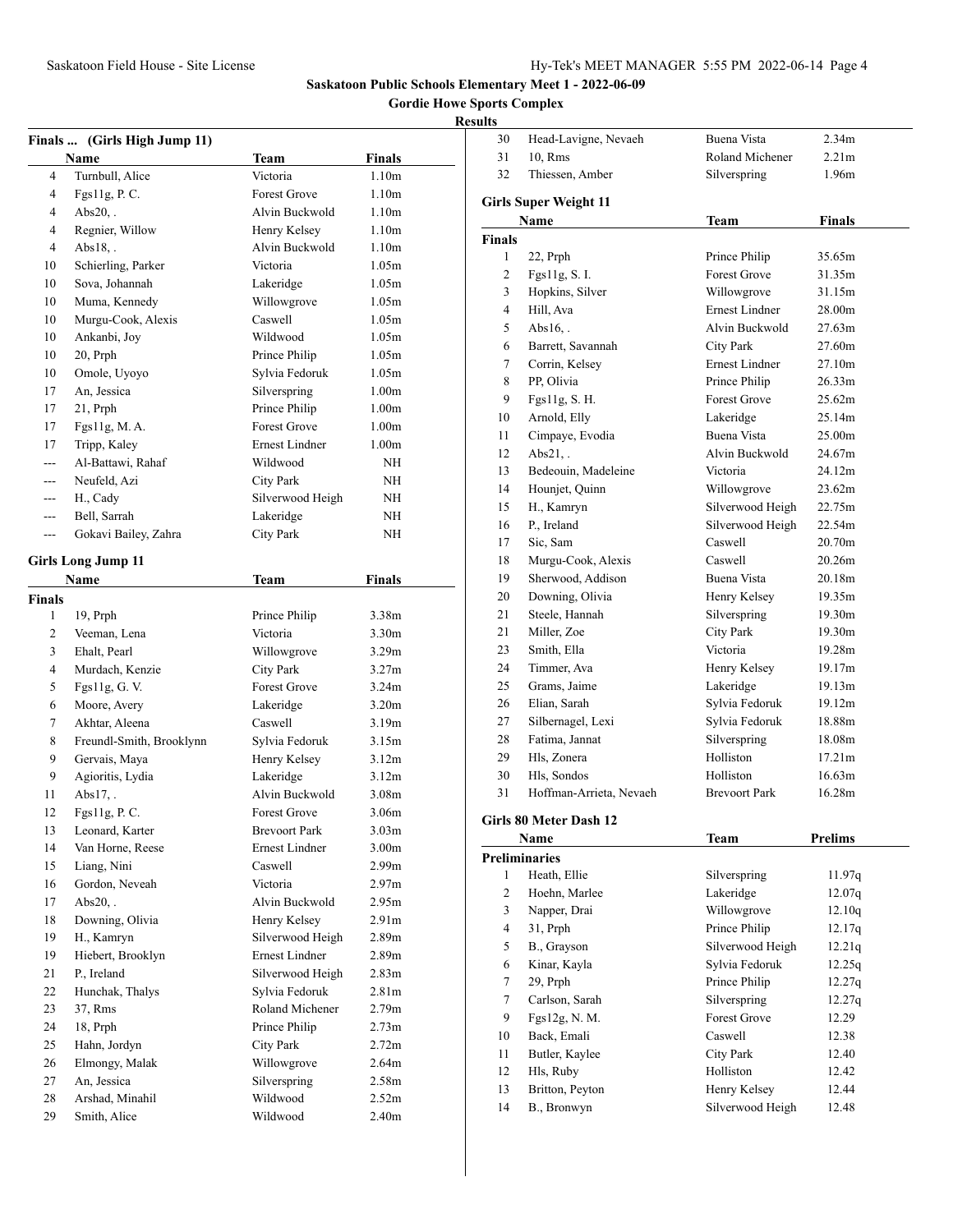**Gordie Howe Sports Complex**

# **Results**

| Preliminaries  (Girls 80 Meter Dash 12) |                               |                       |                |  |
|-----------------------------------------|-------------------------------|-----------------------|----------------|--|
|                                         | Name                          | Team                  | <b>Prelims</b> |  |
| 15                                      | Hls, Kate                     | Holliston             | 12.56          |  |
| 16                                      | Shakotko, Riel                | <b>City Park</b>      | 12.57          |  |
| 17                                      | Block, Hilary                 | Caswell               | 12.61          |  |
| 18                                      | Freeman, Molly                | Wildwood              | 12.76          |  |
| 19                                      | 8, Rms                        | Roland Michener       | 12.89          |  |
| 20                                      | Hameluck, Grace               | Willowgrove           | 12.90          |  |
| 21                                      | Husnik, Ruby                  | Buena Vista           | 12.92          |  |
| 22                                      | Abass, Aleezah                | Sylvia Fedoruk        | 12.96          |  |
| 22                                      | Butler, Daphne                | Victoria              | 12.96          |  |
| 24                                      | Sibbald, Presley              | <b>Ernest Lindner</b> | 13.02          |  |
| 25                                      | $Abs28.$ .                    | Alvin Buckwold        | 13.17          |  |
| 26                                      | Benevelli, Kaitlyn            | Wildwood              | 13.20          |  |
| 27                                      | Khan, Fatima                  | <b>Ernest Lindner</b> | 13.40          |  |
| 28                                      | Elliott, Bronwyn              | Buena Vista           | 13.56          |  |
| 29                                      | Schwartz, Paige               | Lakeridge             | 13.60          |  |
| 30                                      | Fgs12g, D.B.                  | <b>Forest Grove</b>   | 13.66          |  |
| 31                                      | 7, Rms                        | Roland Michener       | 13.76          |  |
| 32                                      | Lui, Ava                      | <b>Brevoort Park</b>  | 13.83          |  |
| 33                                      | $Abs30,$ .                    | Alvin Buckwold        | 14.26          |  |
| 34                                      | Rodriguez, Giovanna           | Henry Kelsey          | 15.91          |  |
|                                         |                               |                       |                |  |
|                                         | <b>Girls 80 Meter Dash 12</b> |                       |                |  |
|                                         | Name                          | Team                  | <b>Finals</b>  |  |
| Finals                                  |                               |                       |                |  |
| 1                                       | Heath, Ellie                  | Silverspring          | 11.83          |  |
| 2                                       | $31$ , Prph                   | Prince Philip         | 11.99          |  |
| 3                                       | Kinar, Kayla                  | Sylvia Fedoruk        | 12.03          |  |
| 3                                       | Napper, Drai                  | Willowgrove           | 12.03          |  |
| 3                                       | Carlson, Sarah                | Silverspring          | 12.03          |  |
| 6                                       | Hoehn, Marlee                 | Lakeridge             | 12.05          |  |
| 7                                       | 29, Prph                      | Prince Philip         | 12.08          |  |
| 8                                       | B., Grayson                   | Silverwood Heigh      | 12.15          |  |
|                                         | Girls 1500 Meter Run 12       |                       |                |  |
|                                         | Name                          | <b>Team</b>           | <b>Finals</b>  |  |
| Finals                                  |                               |                       |                |  |
| 1                                       | Kruger, Rhiannon              | <b>City Park</b>      | 5:51.43        |  |
| $\overline{2}$                          | Smith, Juliette               | Victoria              | 6:01.15        |  |
| 3                                       | 33, Prph                      | Prince Philip         | 6:02.80        |  |
| $\overline{4}$                          | Lutz, Avery                   | <b>City Park</b>      | 6:03.07        |  |
| 5                                       | Soanes, Ailie                 | Silverspring          | 6:15.47        |  |
| 6                                       | Cole, Amber                   | Lakeridge             | 6:16.76        |  |
| $\tau$                                  | Fgs12g, N. M.                 | Forest Grove          | 6:19.54        |  |
| $\,$ 8 $\,$                             | Hameluck, Grace               | Willowgrove           | 6:19.72        |  |
| 9                                       | Blissitt, Charlotte           | Silverspring          | 6:20.57        |  |
| 10                                      | Rittinger, Aubrie             | Victoria              | 6:21.06        |  |
| 11                                      | Broughton, Lucy               | Willowgrove           | 6:23.07        |  |
| $12\,$                                  | 30, Prph                      | Prince Philip         | 6:24.20        |  |
| 13                                      | D., Jessica                   | Silverwood Heigh      | 6:28.44        |  |
| 14                                      | Sawatzky, Naya                | Ernest Lindner        | 6:29.71        |  |
| 15                                      | Henderson, Claire             | Caswell               | 6:32.58        |  |
| 16                                      | C., Peyton                    | Silverwood Heigh      | 6:36.18        |  |
| 17                                      | Freeman, Molly                | Wildwood              | 6:50.93        |  |
| 18                                      | Schappert, Emillee            | Ernest Lindner        | 7:04.04        |  |

| ults          |                            |                     |         |  |
|---------------|----------------------------|---------------------|---------|--|
| 19            | Hls, Lollie                | Holliston           | 7:04.12 |  |
| 20            | Abs31.                     | Alvin Buckwold      | 7:04.24 |  |
| 21            | $Fgs12g$ , T.Q.            | <b>Forest Grove</b> | 7:05.51 |  |
| 22            | Elliott, Bronwyn           | Buena Vista         | 7:10.71 |  |
| 23            | Carter, Austynne           | Lakeridge           | 7:31.36 |  |
| 24            | $Abs28.$ .                 | Alvin Buckwold      | 7:43.83 |  |
| 25            | Sehr, Kayla                | Caswell             | 7:49.62 |  |
| 26            | Benevelli, Kaitlyn         | Wildwood            | 7:51.10 |  |
| 27            | Elchuk, Brooke             | Sylvia Fedoruk      | 8:01.27 |  |
| 28            | 14, Rms                    | Roland Michener     | 8:01.66 |  |
| 29            | Barbier, Maggie            | Buena Vista         | 8:01.72 |  |
| 30            | Rodriguez, Giovanna        | Henry Kelsey        | 9:00.06 |  |
|               | Girls 4x100 Meter Relay 12 |                     |         |  |
|               | <b>Team</b>                | Relay               | Finals  |  |
| <b>Finals</b> |                            |                     |         |  |
| 1             | Prince Philip              | A                   | 1:00.51 |  |
| 2             | Silverspring               | A                   | 1:00.73 |  |
|               |                            |                     |         |  |

| $\overline{c}$ | Silverspring          | А | 1:00.73 |
|----------------|-----------------------|---|---------|
| 3              | Sylvia Fedoruk        | А | 1:01.34 |
| $\overline{4}$ | Silverwood Heights    | А | 1:01.72 |
| 5              | Victoria              | А | 1:01.88 |
| 6              | Willowgrove           | А | 1:02.23 |
| 7              | Caswell               | А | 1:03.00 |
| 8              | City Park             | А | 1:03.09 |
| 9              | Lakeridge             | А | 1:03.29 |
| 10             | <b>Forest Grove</b>   | А | 1:03.60 |
| 11             | Alvin Buckwold        | А | 1:03.68 |
| 12             | <b>Ernest Lindner</b> | А | 1:04.34 |
| 13             | Roland Michener       | А | 1:06.36 |
| 14             | Wildwood              | А | 1:07.11 |
| 15             | <b>Brevoort Park</b>  | А | 1:11.52 |
| 16             | Henry Kelsey          | А | 1:12.33 |

# **Girls High Jump 12**

|        | Name               | Team                  | <b>Finals</b>     |
|--------|--------------------|-----------------------|-------------------|
| Finals |                    |                       |                   |
| 1      | Butler, Kaylee     | City Park             | 1.34 <sub>m</sub> |
| 2      | Hoehn, Marlee      | Lakeridge             | 1.32 <sub>m</sub> |
| 3      | Robertson, Kayella | Lakeridge             | 1.25m             |
| 3      | $31$ , Prph        | Prince Philip         | 1.25m             |
| 5      | 9, Rms             | Roland Michener       | 1.24m             |
| 6      | Mindley, Azaria    | Sylvia Fedoruk        | 1.20 <sub>m</sub> |
| 6      | 32, Prph           | Prince Philip         | 1.20 <sub>m</sub> |
| 6      | Owens, Dawn        | Buena Vista           | 1.20 <sub>m</sub> |
| 9      | Mabrouk, Jomana    | Sylvia Fedoruk        | 1.15m             |
| 9      | Carlson, Sarah     | Silverspring          | 1.15m             |
| 9      | Madsen, Keira      | <b>Ernest Lindner</b> | 1.15m             |
| 9      | Nolan, Finn        | Victoria              | 1.15m             |
| 9      | Alison, Zoe        | Silverspring          | 1.15m             |
| 14     | Fgs12g, J. A.      | <b>Forest Grove</b>   | 1.10 <sub>m</sub> |
| 14     | Shakotko, Riel     | City Park             | 1.10 <sub>m</sub> |
| 14     | M., Sam            | Silverwood Heigh      | 1.10 <sub>m</sub> |
| 14     | Wu, Alice          | Willowgrove           | 1.10 <sub>m</sub> |
| 18     | $Abs29.$ .         | Alvin Buckwold        | 1.05m             |
| 18     | Abs33, .           | Alvin Buckwold        | 1.05m             |
| 18     | Pachal, Mia        | Wildwood              | 1.05m             |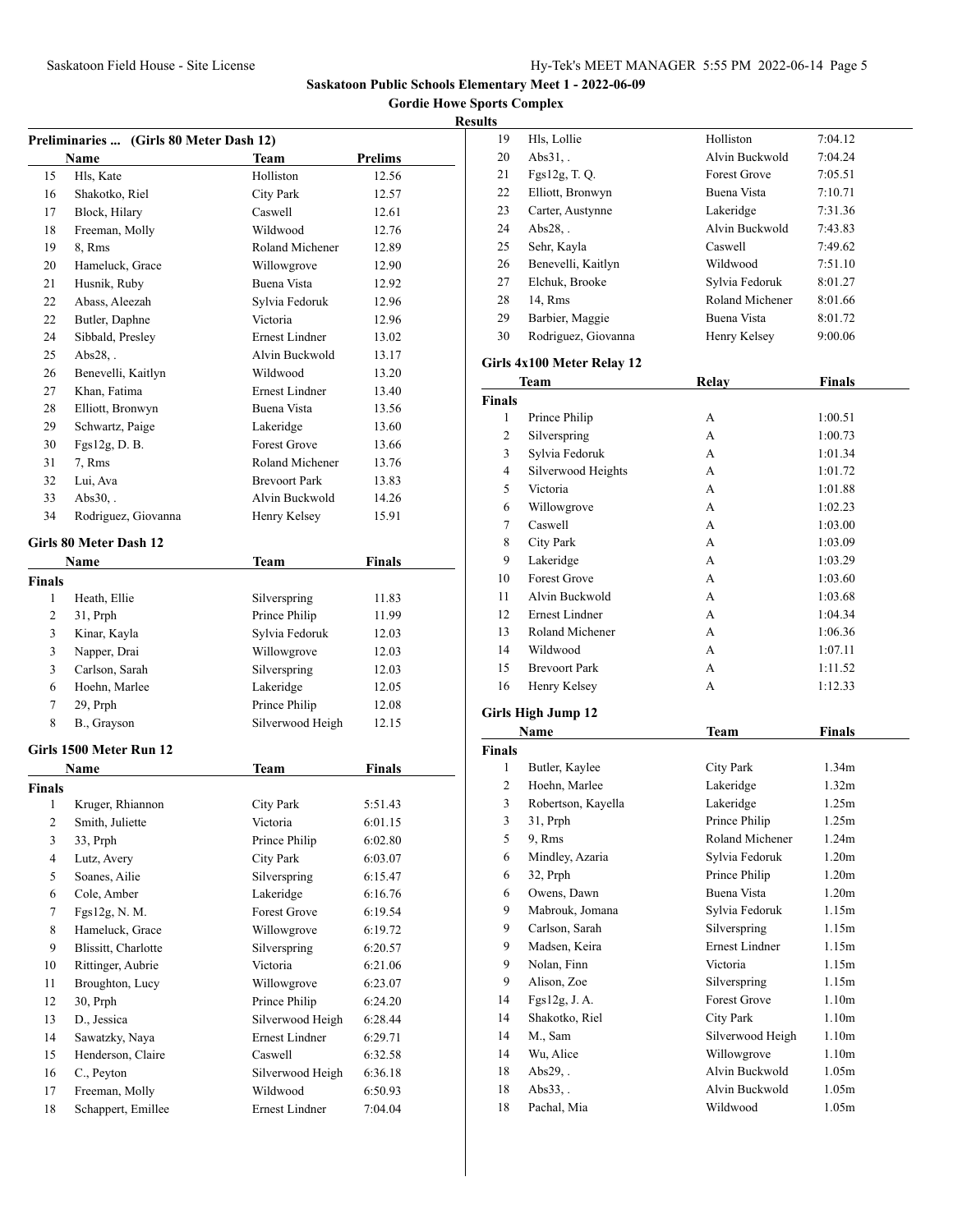**Gordie Howe Sports Complex**

|               | Finals  (Girls High Jump 12) |                       |                   |
|---------------|------------------------------|-----------------------|-------------------|
|               | Name                         | <b>Team</b>           | <b>Finals</b>     |
| 18            | Block, Hilary                | Caswell               | 1.05m             |
| 18            | D., Jessica                  | Silverwood Heigh      | 1.05m             |
| 18            | Hls. Lollie                  | Holliston             | 1.05m             |
| 24            | Keshane, Shanti              | <b>Brevoort Park</b>  | 1.00 <sub>m</sub> |
| 24            | Hls. Sara                    | Holliston             | 1.00 <sub>m</sub> |
| 24            | Labrash, Brooklyn            | <b>Ernest Lindner</b> | 1.00 <sub>m</sub> |
| 24            | Husnik, Ruby                 | <b>Buena Vista</b>    | 1.00 <sub>m</sub> |
| 24            | Fgs12g, K. B.                | <b>Forest Grove</b>   | 1.00 <sub>m</sub> |
| ---           | Schindel, Ella               | Willowgrove           | NΗ                |
|               | Al Asaad, Lamis              | <b>Brevoort Park</b>  | ΝH                |
| ---           | Swain, Alexia                | Caswell               | NΗ                |
| $---$         | Klombies, Reyka              | Wildwood              | ΝH                |
| $---$         | Smith, Juliette              | Victoria              | NΗ                |
|               |                              |                       |                   |
|               | <b>Girls Long Jump 12</b>    |                       |                   |
|               | <b>Name</b>                  | Team                  | <b>Finals</b>     |
| <b>Finals</b> |                              |                       |                   |
| 1             | B., Grayson                  | Silverwood Heigh      | 3.82 <sub>m</sub> |
| 2             | Mindley, Azaria              | Sylvia Fedoruk        | 3.81 <sub>m</sub> |
| 3             | Medernach, Danae             | Silverspring          | 3.77 <sub>m</sub> |
| 4             | 29, Prph                     | Prince Philip         | 3.75m             |
| 5             | Abs34,.                      | Alvin Buckwold        | 3.74 <sub>m</sub> |
| 6             | Swain, Alexia                | Caswell               | 3.70 <sub>m</sub> |
| 7             | Robertson, Kayella           | Lakeridge             | 3.51 <sub>m</sub> |
| 7             | Britton, Peyton              | Henry Kelsey          | 3.51 <sub>m</sub> |
| 9             | Butler, Daphne               | Victoria              | 3.49 <sub>m</sub> |
| 10            | Henderson, Claire            | Caswell               | 3.45m             |
| 11            | 7, Rms                       | Roland Michener       | 3.44m             |
| 12            | B., Bronwyn                  | Silverwood Heigh      | 3.39 <sub>m</sub> |
| 13            | Kinar, Kayla                 | Sylvia Fedoruk        | 3.38m             |
| 14            | Schwartz, Paige              | Lakeridge             | 3.34 <sub>m</sub> |
| 15            | Van Niekerk, Celia           | Willowgrove           | 3.32 <sub>m</sub> |
| 16            | Schappert, Emillee           | <b>Ernest Lindner</b> | 3.27 <sub>m</sub> |
| 17            | Trischuk, Allyssa            | City Park             | 3.24m             |
| 18            | Bilinski, Kianna             | Victoria              | 3.22m             |
| 19            | Fgs12g, T. Q.                | <b>Forest Grove</b>   | 3.20 <sub>m</sub> |
| 20            | Hls, Kate                    | Holliston             | 3.19m             |
| 21            | 8, Rms                       | Roland Michener       | 3.18m             |
| 22            | Milbrandt, Olivia            | Willowgrove           | 3.17m             |
| 22            | Dennis, Arielle              | <b>City Park</b>      | 3.17m             |
| 22            | Madsen, Keira                | Ernest Lindner        | 3.17m             |
| 25            | Sinclair, Sophia             | Henry Kelsey          | 3.15m             |
| 26            | $Abs29.$ .                   | Alvin Buckwold        | 3.12m             |
| 27            | Owens, Dawn                  | Buena Vista           | 2.95m             |
| 28            | Heath, Ellie                 | Silverspring          | 2.92 <sub>m</sub> |
| 29            | Leniuk, Rebecca              | Wildwood              | 2.86m             |
| 30            | Lui, Ava                     | <b>Brevoort Park</b>  | 2.81 <sub>m</sub> |
| 31            | Wong, Jade                   | Buena Vista           | 2.73 <sub>m</sub> |
| 32            | Fgs12g, K. S.                | Forest Grove          | 2.70m             |
| 33            | Pachal, Mia                  | Wildwood              | 2.68m             |
| 34            | Patel, Dhruva                | <b>Brevoort Park</b>  | 2.52m             |
|               |                              |                       |                   |

|               | <b>Girls Shot Put 12</b> |                      |                   |
|---------------|--------------------------|----------------------|-------------------|
|               | Name                     | Team                 | <b>Finals</b>     |
| <b>Finals</b> |                          |                      |                   |
| 1             | Bishop, Cass             | Lakeridge            | 9.13 <sub>m</sub> |
| 2             | Lutz, Avery              | <b>City Park</b>     | 7.65m             |
| 3             | Napper, Drai             | Willowgrove          | 7.33m             |
| 4             | Fgs12g, J. I.            | <b>Forest Grove</b>  | 7.17m             |
| 5             | Fgs12g, D. B.            | <b>Forest Grove</b>  | 6.98m             |
| 6             | 33, Prph                 | Prince Philip        | 6.80 <sub>m</sub> |
| 7             | Van Niekerk, Celia       | Willowgrove          | 6.66m             |
| 8             | 34, Prph                 | Prince Philip        | 6.42m             |
| 9             | Abs34,.                  | Alvin Buckwold       | 6.29m             |
| 10            | Andre, Alexis            | <b>Buena Vista</b>   | 6.21 <sub>m</sub> |
| 11            | Back, Emali              | Caswell              | 6.05m             |
| 11            | Leniuk, Rebecca          | Wildwood             | 6.05m             |
| 13            | Patel, Dhruva            | <b>Brevoort Park</b> | 6.00 <sub>m</sub> |
| 14            | Trischuk, Allyssa        | <b>City Park</b>     | 5.87m             |
| 14            | H., Leyla                | Silverwood Heigh     | 5.87m             |
| 16            | Yang, Zefeng             | Sylvia Fedoruk       | 5.86m             |
| 17            | M., Sam                  | Silverwood Heigh     | 5.82m             |
| 18            | Sawatzky, Naya           | Ernest Lindner       | 5.72m             |
| 19            | Elchuk, Brooke           | Sylvia Fedoruk       | 5.63m             |
| 20            | Sibbald, Presley         | Ernest Lindner       | 5.60m             |
| 20            | 9. Rms                   | Roland Michener      | 5.60m             |
| 22            | Abs32                    | Alvin Buckwold       | 5.55m             |
| 23            | Bode, Eleanor            | Silverspring         | 5.50m             |
| 24            | Cabrales, Charlie        | Buena Vista          | 5.48m             |
| 25            | Sinclair, Sophia         | Henry Kelsey         | 5.43m             |
| 26            | James, Katrina           | Lakeridge            | 5.20m             |
| 27            | 15, Rms                  | Roland Michener      | 4.77m             |
| 28            | Keturakis, Chloe         | Wildwood             | 4.68m             |
| 29            | Saad, Salsabeel          | Silverspring         | 4.62m             |
| 30            | Caswell, Sonia           | Caswell              | 4.20m             |
|               | Girls 80 Meter Dash 13   |                      |                   |
|               | Name                     | <b>Team</b>          | <b>Prelims</b>    |
|               | <b>Preliminaries</b>     |                      |                   |
| 1             | Wildeman, Charlotte      | Caswell              | 11.77q            |

| 1  | Wildeman, Charlotte     | Caswell             | 11.77q |
|----|-------------------------|---------------------|--------|
| 2  | Beaudry-Eppen, Leighton | Wildwood            | 12.00q |
| 3  | 27, Rms                 | Roland Michener     | 12.02q |
| 4  | Laycock, Lily           | Willowgrove         | 12.04q |
| 5  | Bingham, Journey        | City Park           | 12.13q |
| 6  | Bintner, Neko           | City Park           | 12.16q |
| 7  | Fadeyi, Tesola          | Sylvia Fedoruk      | 12.21q |
| 8  | Basset, Morgan          | Silverspring        | 12.22q |
| 9  | H., Velencia            | Silverwood Heigh    | 12.23  |
| 10 | Fgs13g, E. C.           | <b>Forest Grove</b> | 12.26  |
| 11 | Evans, Taliah           | Lakeridge           | 12.48  |
| 12 | B., Aimee               | Silverwood Heigh    | 12.55  |
| 13 | MacKenzie, Marissa      | Wildwood            | 12.56  |
| 14 | Abs41.                  | Alvin Buckwold      | 12.57  |
| 15 | Anderson, Mia           | Willowgrove         | 12.67  |
| 16 | 18, Rms                 | Roland Michener     | 12.71  |
| 17 | Geoghan, Clodagh        | Sylvia Fedoruk      | 12.80  |
| 18 | 43, Prph                | Prince Philip       | 12.86  |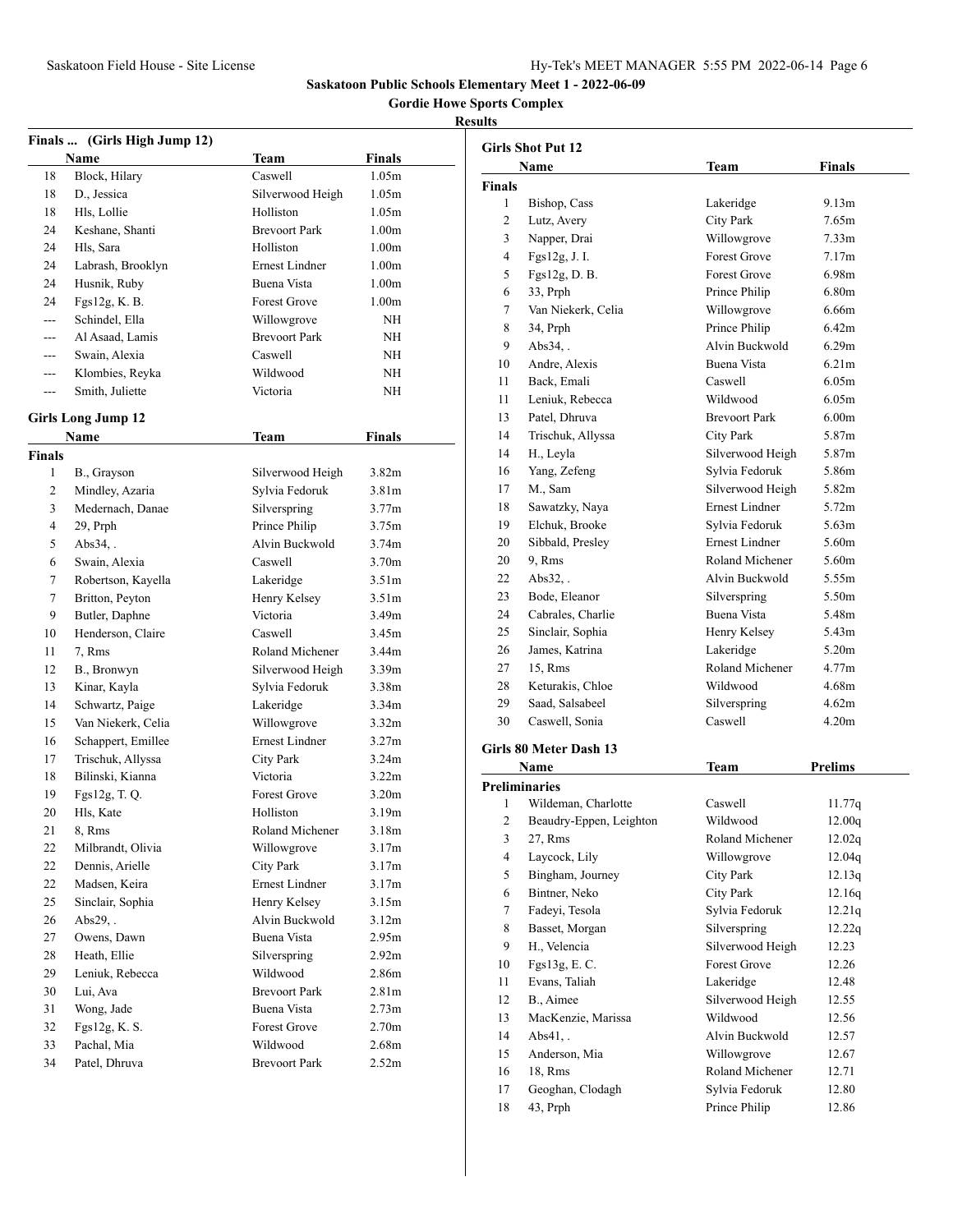**Gordie Howe Sports Complex**

| Preliminaries  (Girls 80 Meter Dash 13) |                                  |                                |                    |  |
|-----------------------------------------|----------------------------------|--------------------------------|--------------------|--|
|                                         | Name                             | <b>Team</b>                    | <b>Prelims</b>     |  |
| 19                                      | Dennison, Annika                 | Lakeridge                      | 12.89              |  |
| 20                                      | Madsen, Anika                    | Ernest Lindner                 | 12.95              |  |
| 21                                      | Burke, Kai                       | Caswell                        | 13.02              |  |
| 22                                      | Hope, Sadie                      | <b>Brevoort Park</b>           | 13.14              |  |
| 23                                      | Lipka, Taylor                    | <b>Ernest Lindner</b>          | 13.15              |  |
| 24                                      | Hls, Ashley                      | Holliston                      | 13.16              |  |
| 25                                      | Chanthavone-Burhall, Monaco      | Victoria                       | 13.28              |  |
| 26                                      | Abs $45$ .                       | Alvin Buckwold                 | 13.34              |  |
| 27                                      | Peters, Kirsten                  | Henry Kelsey                   | 13.53              |  |
| 28                                      | 42, Prph                         | Prince Philip                  | 13.81              |  |
| 29                                      | Jabusch, Sam                     | Silverspring                   | 14.05              |  |
| 30                                      | H, B                             | <b>Brevoort Park</b>           | 14.15              |  |
| 31                                      | Pocket-Rhinas, Ember             | Buena Vista                    | 14.21              |  |
| 32                                      | Clayton, Lyla                    | Henry Kelsey                   | 14.32              |  |
|                                         | Girls 80 Meter Dash 13           |                                |                    |  |
|                                         | Name                             | Team                           | <b>Finals</b>      |  |
| <b>Finals</b>                           |                                  |                                |                    |  |
| 1                                       | Wildeman, Charlotte              | Caswell                        | 11.67              |  |
| 2                                       | 27, Rms                          | Roland Michener                | 11.84              |  |
| 3                                       | Beaudry-Eppen, Leighton          | Wildwood                       | 11.95              |  |
| $\overline{4}$                          | Basset, Morgan                   | Silverspring                   | 11.96              |  |
| 5                                       | Laycock, Lily                    | Willowgrove                    | 12.05              |  |
| 6                                       | Bintner, Neko                    | <b>City Park</b>               | 12.17              |  |
| 7                                       | Fadeyi, Tesola                   | Sylvia Fedoruk                 | 12.23              |  |
| 8                                       | Bingham, Journey                 | <b>City Park</b>               | 12.27              |  |
|                                         |                                  |                                |                    |  |
|                                         | Girls 1500 Meter Run 13          |                                |                    |  |
|                                         | Name                             | Team                           | <b>Finals</b>      |  |
| Finals                                  |                                  |                                |                    |  |
| 1                                       | M., Paige                        | Silverwood Heigh               | 5:44.04            |  |
| $\overline{2}$                          | Fgs13g, F. M.                    | Forest Grove                   | 5:52.71            |  |
| 3                                       | Evans, Taliah                    | Lakeridge                      | 5:54.97            |  |
| 4                                       | Hutchings, Taryn                 | Caswell                        | 5:56.35            |  |
| 5                                       | Puff, Violet                     | Silverspring                   | 5:56.61            |  |
| 6                                       | Kuemper, Ava                     | <b>City Park</b>               | 5:56.65            |  |
| 7                                       | Ferguson, Leif                   | Willowgrove                    | 6:01.80            |  |
| 8                                       | D., Sabrina                      | Silverwood Heigh               | 6:03.74            |  |
| 9                                       | Burke, Kai                       | Caswell                        | 6:49.52            |  |
| 10                                      | Yoo, Kaylee                      | Sylvia Fedoruk<br>Buena Vista  | 6:53.07            |  |
| 11                                      | Schwartz-Nagy, Ella              |                                | 6:53.85            |  |
| 12                                      | 25, Rms                          | Roland Michener<br>Willowgrove | 6:58.31            |  |
| 13<br>14                                | Larre, Aubrey                    | Silverspring                   | 6:59.14            |  |
|                                         | Niven, Megan                     |                                | 7:00.48            |  |
| 15                                      | Brentnell, Maddie                | Lakeridge<br>Alvin Buckwold    | 7:06.95            |  |
| 16                                      | $Abs47.$ .<br>H, B               | <b>Brevoort Park</b>           | 7:07.98            |  |
| 17                                      |                                  | <b>City Park</b>               | 7:12.25            |  |
| 18                                      | Linnen, Melia<br>Beaudry, Kenadi | Ernest Lindner                 | 7:21.87<br>7:24.40 |  |
| 19<br>20                                | Batson, Abigail                  | Sylvia Fedoruk                 | 7:33.74            |  |
| 21                                      | Kamal, Sadiha                    | Henry Kelsey                   | 7:35.25            |  |
| 22                                      | Clayton, Lyla                    | Henry Kelsey                   | 7:37.04            |  |
| 23                                      | Fgs13g, I. R.                    | Forest Grove                   | 7:39.53            |  |
| 24                                      | $Abs45,$ .                       | Alvin Buckwold                 | 8:07.66            |  |
|                                         |                                  |                                |                    |  |

| ults          |                            |                      |                   |
|---------------|----------------------------|----------------------|-------------------|
| 25            | 19, Rms                    | Roland Michener      | 8:48.23           |
| 26            | Ghuman, Ayesha             | Wildwood             | 8:52.54           |
| 27            | Makhdoom, Zainab           | Wildwood             | 9:28.87           |
|               | Girls 4x100 Meter Relay 13 |                      |                   |
|               | Team                       | Relay                | Finals            |
| Finals        |                            |                      |                   |
| 1             | Roland Michener            | А                    | 59.06             |
| 2             | Willowgrove                | A                    | 59.25             |
| 3             | Silverspring               | A                    | 59.58             |
| 4             | <b>Forest Grove</b>        | A                    | 59.60             |
| 5             | Silverwood Heights         | A                    | 1:00.68           |
| 6             | <b>City Park</b>           | A                    | 1:01.14           |
| 7             | Alvin Buckwold             | A                    | 1:01.52           |
| 8             | <b>Ernest Lindner</b>      | A                    | 1:01.56           |
| 9             | Wildwood                   | A                    | 1:02.41           |
| 10            | Lakeridge                  | A                    | 1:02.51           |
| 11            | Sylvia Fedoruk             | А                    | 1:02.60           |
| 12            | Caswell                    | А                    | 1:03.43           |
| 13            | <b>Brevoort Park</b>       | А                    | 1:04.26           |
| 14            | Henry Kelsey               | А                    | 1:05.73           |
|               | <b>Girls High Jump 13</b>  |                      |                   |
|               | Name                       | Team                 | Finals            |
| <b>Finals</b> |                            |                      |                   |
| 1             | Bingham, Journey           | City Park            | 1.29m             |
| 2             | Lipka, Taylor              | Ernest Lindner       | 1.27m             |
| 2             | Jacobson, Layla            | Willowgrove          | 1.27m             |
| 4             | 43, Prph                   | Prince Philip        | 1.20 <sub>m</sub> |
| 4             | Desgagnes, Lauren          | <b>Brevoort Park</b> | 1.20 <sub>m</sub> |
| 6             | Abs44,.                    | Alvin Buckwold       | 1.15m             |
| 6             | Abs $47.$ .                | Alvin Buckwold       | 1.15m             |
| 6             | Young, Evvalette           | Caswell              | 1.15m             |
| 6             | 22, Rms                    | Roland Michener      | 1.15m             |
| 6             | MacKenzie, Marissa         | Wildwood             | 1.15m             |
| 6             | Wallace, Caitlyn           | Willowgrove          | 1.15m             |
| 6             | Dennison, Annika           | Lakeridge            | 1.15m             |
| 6             | Bintner, Neko              | City Park            | 1.15m             |
| 6             | Bonynge, Brynn             | Silverspring         | 1.15m             |
| 15            | Peters, Kirsten            | Henry Kelsey         | 1.10 <sub>m</sub> |
| 15            | Puff, Violet               | Silverspring         | 1.10 <sub>m</sub> |
| 15            | Jarvis, Claire             | Sylvia Fedoruk       | 1.10 <sub>m</sub> |
| 15            | Fgs13g, F. M.              | Forest Grove         | 1.10 <sub>m</sub> |
| 15            | Erdman, Karlie             | Ernest Lindner       | 1.10 <sub>m</sub> |
| 20            | P., Alyssa                 | Silverwood Heigh     | 1.05m             |
| 20            | Stushnoff, Kelsey          | Henry Kelsey         | 1.05m             |
| 20            | Fgs13g, I.R.               | Forest Grove         | 1.05m             |
| 20            | Aziz, Hoormeen             | Sylvia Fedoruk       | 1.05m             |
| $---$         | Klinger, Karsen            | Lakeridge            | ΝH                |
| $---$         | 44, Prph                   | Prince Philip        | ΝH                |
| $---$         | P., Quappelle              | Silverwood Heigh     | NΗ                |
|               | <b>Girls Long Jump 13</b>  |                      |                   |
|               | Name                       | <b>Team</b>          | <b>Finals</b>     |
| <b>Finals</b> |                            |                      |                   |
| 1             | Basset, Morgan             | Silverspring         | 4.05m             |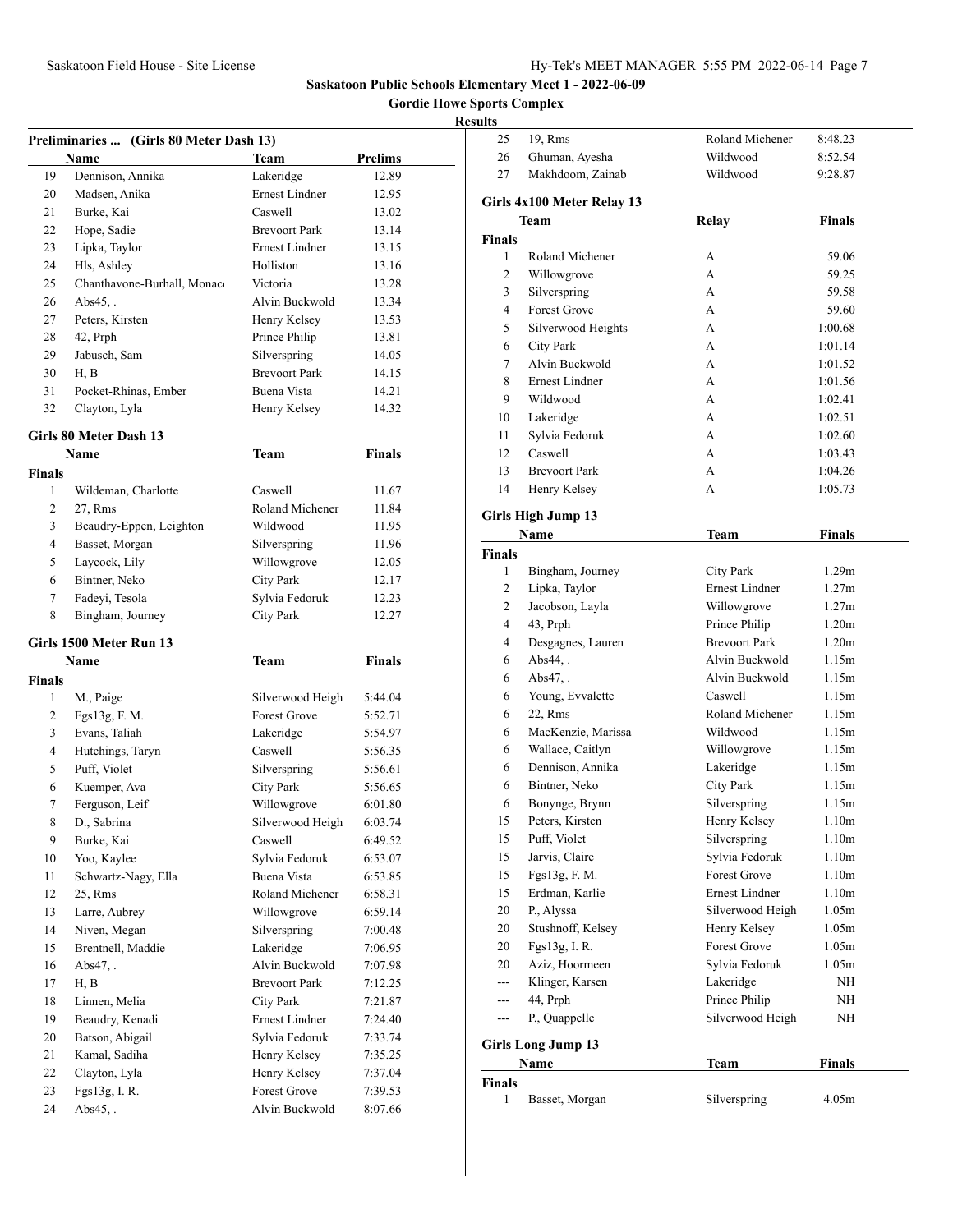**Gordie Howe Sports Complex**

# **Results**

| 23 | Traballo, Hannah | Henry Kelsey   | 5.93m |
|----|------------------|----------------|-------|
| 24 | Daniels, Aeris   | Henry Kelsey   | 5.89m |
| 25 | Bradford, Kinley | City Park      | 5.86m |
| 26 | 44, Prph         | Prince Philip  | 5.77m |
| 27 | Longo, Leah      | Sylvia Fedoruk | 5.65m |
| 27 | Mueller, Kaylie  | Silverspring   | 5.65m |
| 29 | O'Hara, Neve     | Victoria       | 5.16m |

| <b>Finals …</b> | (Girls Long Jump 13)    |                       |                   |  |
|-----------------|-------------------------|-----------------------|-------------------|--|
|                 | Name                    | <b>Team</b>           | <b>Finals</b>     |  |
| 2               | Fgs13g, A.D.            | <b>Forest Grove</b>   | 3.93 <sub>m</sub> |  |
| 3               | McKague, Stella         | City Park             | 3.92 <sub>m</sub> |  |
| $\overline{4}$  | 22, Rms                 | Roland Michener       | 3.87 <sub>m</sub> |  |
| 5               | Jacobson, Layla         | Willowgrove           | 3.86m             |  |
| 6               | $Abs43.$ .              | Alvin Buckwold        | 3.85 <sub>m</sub> |  |
| 7               | H., Velencia            | Silverwood Heigh      | 3.77m             |  |
| 8               | 27, Rms                 | Roland Michener       | 3.76m             |  |
| 9               | Fgs13g, E.C.            | <b>Forest Grove</b>   | 3.75m             |  |
| 9               | Nicklin, Allysa         | Lakeridge             | 3.75m             |  |
| 11              | Beaudry-Eppen, Leighton | Wildwood              | 3.61 <sub>m</sub> |  |
| 12              | Desgagnes, Lauren       | <b>Brevoort Park</b>  | 3.56m             |  |
| 13              | Larre, Peyton           | Willowgrove           | 3.54m             |  |
| 14              | Kuemper, Ava            | <b>City Park</b>      | 3.53 <sub>m</sub> |  |
| 15              | Abs $44$ .              | Alvin Buckwold        | 3.52m             |  |
| 16              | Wildeman, Charlotte     | Caswell               | 3.45m             |  |
| 17              | Stushnoff, Kelsey       | Henry Kelsey          | 3.40 <sub>m</sub> |  |
| 18              | Hope, Sadie             | <b>Brevoort Park</b>  | 3.30 <sub>m</sub> |  |
| 19              | Erdman, Karlie          | <b>Ernest Lindner</b> | 3.26m             |  |
| 20              | Beaudry, Kenadi         | <b>Ernest Lindner</b> | 3.23 <sub>m</sub> |  |
| 21              | Hls, Ashley             | Holliston             | 3.16m             |  |
| 22              | Longo, Leah             | Sylvia Fedoruk        | 3.14m             |  |
| 23              | Lingard, Lizzy          | Lakeridge             | 3.06m             |  |
| 24              | P., Alyssa              | Silverwood Heigh      | 3.04 <sub>m</sub> |  |
| 25              | Koskie, Claire          | Sylvia Fedoruk        | 2.99m             |  |
| 26              | 42, Prph                | Prince Philip         | 2.85m             |  |
| 27              | Traballo, Hannah        | Henry Kelsey          | 2.84m             |  |
| 28              | Troesch, Ashlyn         | Wildwood              | 2.80m             |  |
| ---             | Jabusch, Sam            | Silverspring          | ND                |  |
|                 | Girls Shot Put 13       |                       |                   |  |
|                 |                         |                       |                   |  |
|                 | Name                    | Team                  | Finals            |  |
| Finals          |                         |                       |                   |  |
| 1               | Sherdahl, Callie        | Wildwood              | 8.15m             |  |
| 2               | M., Paige               | Silverwood Heigh      | 7.78m             |  |
| 2               | Fgs13g, A. D.           | Forest Grove          | 7.78m             |  |
| $\overline{4}$  | Bigoraj, Brooke         | Lakeridge             | 7.60m             |  |
| 5               | Anderson, Mia           | Willowgrove           | 7.32m             |  |
| 6               | McConnell, Sadie        | <b>Brevoort Park</b>  | 7.29m             |  |
| 7               | Fgs13g, A R.            | Forest Grove          | 7.27m             |  |
| 8               | 28, Rms                 | Roland Michener       | 7.15m             |  |
| 9               | 45, Prph                | Prince Philip         | 7.12m             |  |
| 10              |                         |                       |                   |  |
|                 | Ferguson, Leif          | Willowgrove           | 7.09m             |  |
| 11              | Yahia, Yasmin           | <b>Ernest Lindner</b> | 7.07 <sub>m</sub> |  |
| 11              | $Abs46.$ .              | Alvin Buckwold        | 7.07 <sub>m</sub> |  |
| 13              | Perry, Teagan           | City Park             | 7.02 <sub>m</sub> |  |
| 14              | $Abs42,$ .              | Alvin Buckwold        | 6.90 <sub>m</sub> |  |
| 15              | Quewezance, Harmony     | Caswell               | 6.89m             |  |
| 16              | 18, Rms                 | Roland Michener       | 6.87 <sub>m</sub> |  |
| 17              | Rudachyk, Annie         | Caswell               | 6.79 <sub>m</sub> |  |
| 18              | Nicklin, Allysa         | Lakeridge             | 6.73m             |  |
| 19              | Bennett, Kristin        | Sylvia Fedoruk        | 6.52m             |  |

 Troesch, Ashlyn Wildwood 6.30m 22 Niven, Megan Silverspring 6.16m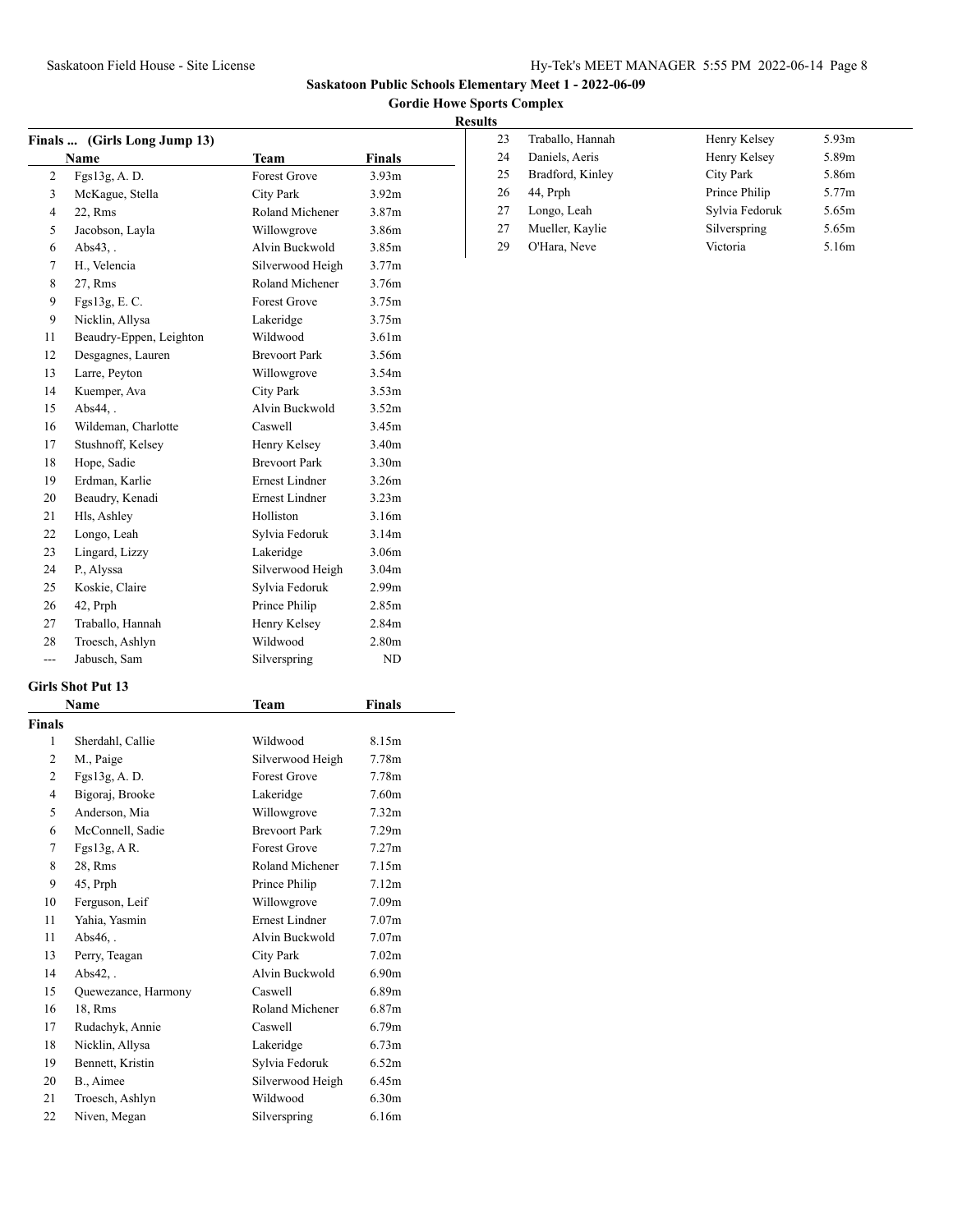**Gordie Howe Sports Complex**

# **Results**

| <b>Boys 60 Meter Dash 10</b> |                              |                                    |                |  |  |  |
|------------------------------|------------------------------|------------------------------------|----------------|--|--|--|
|                              | Name                         | Team                               | <b>Prelims</b> |  |  |  |
|                              | <b>Preliminaries</b>         |                                    |                |  |  |  |
| 1                            | Yan. Lucas                   | Wildwood                           | 9.56q          |  |  |  |
| 2                            | Ismail, Imran                | Wildwood                           | 9.62q          |  |  |  |
| $\overline{2}$               | 39, Rms                      | Roland Michener                    | 9.62q          |  |  |  |
| 4                            | $Abs13.$ .                   | Alvin Buckwold                     | 9.73q          |  |  |  |
| 5                            | Abs $14$ .                   | Alvin Buckwold                     | 9.83q          |  |  |  |
| 6                            | Fgs10b, S. C.                | <b>Forest Grove</b>                | 9.86q          |  |  |  |
| 7                            | Bakare, Ladi                 | Willowgrove                        | 9.88q          |  |  |  |
| 8                            | Fgs10b, E. M.                | <b>Forest Grove</b>                | 9.91q          |  |  |  |
| 9                            | Parton, Ezekiel              | Sylvia Fedoruk                     | 9.96           |  |  |  |
| 10                           | K., Tariq                    | Silverwood Heigh                   | 10.09          |  |  |  |
| 10                           | Earle, Edwin                 | Buena Vista                        | 10.09          |  |  |  |
| 12                           | 3, Prph                      | Prince Philip                      | 10.11          |  |  |  |
| 13                           | Laprairie, Silas             | Buena Vista                        | 10.12          |  |  |  |
| 13                           | Ross, Liam                   | Lakeridge                          | 10.12          |  |  |  |
| 15                           | Hnatiw, Eli                  | Willowgrove                        | 10.16          |  |  |  |
| 16                           | Ficko, Joey                  | Henry Kelsey                       | 10.27          |  |  |  |
| 17                           | Carlson, Declan              | Silverspring                       | 10.28          |  |  |  |
| 18                           | Mytopher, Luke               | Silverspring                       | 10.30          |  |  |  |
| 19                           | Flores, Matix                | <b>Ernest Lindner</b>              | 10.36          |  |  |  |
| 19                           | 36, Rms                      | Roland Michener                    | 10.36          |  |  |  |
| 21                           | 2, Prph                      | Prince Philip                      | 10.38          |  |  |  |
| 22                           | Anderson, Theo               | Victoria                           | 10.39          |  |  |  |
| 23                           |                              |                                    | 10.40          |  |  |  |
| 24                           | Lauzon, Ryley                | City Park                          |                |  |  |  |
|                              | Syed, Mohammad               | Lakeridge<br><b>Ernest Lindner</b> | 10.51          |  |  |  |
| 25                           | Shelenko, Mason              |                                    | 10.59          |  |  |  |
| 26                           | Muhtadi, Nuraz               | <b>Brevoort Park</b>               | 10.71          |  |  |  |
| 27                           | Helgason, Erik               | Victoria                           | 10.88          |  |  |  |
| 28                           | Tryon, Mason                 | Caswell                            | 10.90          |  |  |  |
| 29                           | J., Bryson                   | Silverwood Heigh                   | 11.16          |  |  |  |
| 30                           | Hls, Boston                  | Holliston                          | 11.19          |  |  |  |
| 31                           | Milne, Dale                  | <b>City Park</b>                   | 11.30          |  |  |  |
| 32                           | H, M                         | <b>Brevoort Park</b>               | 11.41          |  |  |  |
| 33                           | Hls, Marak                   | Holliston                          | 11.69          |  |  |  |
|                              | <b>Boys 60 Meter Dash 10</b> |                                    |                |  |  |  |
|                              | Name                         | Team                               | <b>Finals</b>  |  |  |  |
| <b>Finals</b>                |                              |                                    |                |  |  |  |
| 1                            | 39, Rms                      | Roland Michener                    | 9.38           |  |  |  |
| 2                            | Ismail, Imran                | Wildwood                           | 9.51           |  |  |  |
| 3                            | Fgs10b, S.C.                 | <b>Forest Grove</b>                | 9.58           |  |  |  |
| 4                            | $Abs13.$ .                   | Alvin Buckwold                     | 9.61           |  |  |  |
| 5                            | $Abs14.$ .                   | Alvin Buckwold                     | 9.75           |  |  |  |
| 6                            | Fgs10b, E. M.                | <b>Forest Grove</b>                | 9.83           |  |  |  |
| 7                            | Bakare, Ladi                 | Willowgrove                        | 9.84           |  |  |  |
| 8                            | Yan, Lucas                   | Wildwood                           | 10.02          |  |  |  |
|                              |                              |                                    |                |  |  |  |
|                              | <b>Boys 800 Meter Run 10</b> |                                    |                |  |  |  |
|                              | Name                         | <b>Team</b>                        | <b>Finals</b>  |  |  |  |
| <b>Finals</b>                |                              |                                    |                |  |  |  |
| 1                            | Riggs, Wrigley               | Sylvia Fedoruk                     | 2:49.31        |  |  |  |
| 2                            | Abs $15$ .                   | Alvin Buckwold                     | 2:57.27        |  |  |  |
| 3                            | Ross, Liam                   | Lakeridge                          | 2:58.21        |  |  |  |

|                  | Finals  (Boys 800 Meter Run 10) |                       |               |
|------------------|---------------------------------|-----------------------|---------------|
|                  | Name                            | <b>Team</b>           | <b>Finals</b> |
| 4                | H., Jacob                       | Silverwood Heigh      | 2:58.24       |
| 5                | 7, Prph                         | Prince Philip         | 3:01.19       |
| 6                | Urmson, Luke                    | Willowgrove           | 3:03.72       |
| 7                | Lartey, Tytan                   | <b>City Park</b>      | 3:04.24       |
| 8                | Lang, Hudson                    | Willowgrove           | 3:06.26       |
| 9                | $Abs14.$ .                      | Alvin Buckwold        | 3:08.56       |
| 10               | Fgs10b, E. M.                   | <b>Forest Grove</b>   | 3:09.17       |
| 11               | K., Aiden                       | Silverwood Heigh      | 3:10.38       |
| 12               | Salter, Kevin                   | Caswell               | 3:16.22       |
| 13               | Hls, Boston                     | Holliston             | 3:16.24       |
| 14               | Zelantini, Gio                  | <b>Ernest Lindner</b> | 3:16.32       |
| 15               | Lepoudre, Dylan                 | City Park             | 3:18.90       |
| 16               | Lingard, Liam                   | Lakeridge             | 3:19.48       |
| 17               | Wendzina, Desmond               | Victoria              | 3:20.47       |
| 18               | Klenz, Ivan                     | <b>Brevoort Park</b>  | 3:21.01       |
| 19               | 1, Prph                         | Prince Philip         | 3:21.14       |
| 20               | Qi, Ethan                       | Silverspring          | 3:21.54       |
| 21               | Stewart, James                  | Sylvia Fedoruk        | 3:23.77       |
| 22               | 34, Rms                         | Roland Michener       | 3:25.39       |
| 23               | brev, 36                        | <b>Brevoort Park</b>  | 3:27.33       |
| 24               | Fgs10b, J. E.                   | Forest Grove          | 3:27.80       |
| 25               | Carlson, Declan                 | Silverspring          | 3:28.43       |
| 26               | Berg, Jacob                     | <b>Ernest Lindner</b> | 3:33.94       |
| 27               | Pedro, Mendes                   | Buena Vista           | 3:35.88       |
| 28               | Lawrence, Odin                  | Buena Vista           | 3:38.26       |
| 29               | Hls, Haidar                     | Holliston             | 3:38.86       |
| 30               | 32, Rms                         | Roland Michener       | 3:39.79       |
| 31               | Howe, Connor                    | Henry Kelsey          | 3:41.87       |
| 32               | Manning, Henry                  | Wildwood              | 4:00.42       |
| 33               | MacKenzie, Colin                | Henry Kelsey          | 4:36.45       |
| 34               | Brioso, Gilbert                 | Wildwood              | 4:42.55       |
|                  | Boys 4x100 Meter Relay 10       |                       |               |
|                  | Team                            | <b>Relay</b>          | <b>Finals</b> |
| Finals           |                                 |                       |               |
| 1                | <b>Forest Grove</b>             | А                     | 1:03.79       |
| $\overline{c}$   | Alvin Buckwold                  | A                     | 1:04.95       |
| 3                | Sylvia Fedoruk                  | A                     | 1:05.57       |
| $\overline{4}$   | Roland Michener                 | А                     | 1:06.09       |
| 5                | Prince Philip                   | A                     | 1:06.10       |
| $\boldsymbol{6}$ | Willowgrove                     | A                     | 1:07.27       |
| $\boldsymbol{7}$ | Silverspring                    | А                     | 1:07.30       |
| $\,$ $\,$        | City Park                       | $\mathbf A$           | 1:07.92       |
| 9                | Buena Vista                     | А                     | 1:08.13       |
| 10               | Ernest Lindner                  | А                     | 1:08.28       |
| 11               | Victoria                        | А                     | 1:08.79       |
|                  |                                 |                       |               |

 Wildwood A 1:08.87 Silverwood Heights A 1:09.35 14 Lakeridge **A** 1:09.63 Caswell A 1:09.99 16 Brevoort Park A 1:12.78 Henry Kelsey A 1:16.95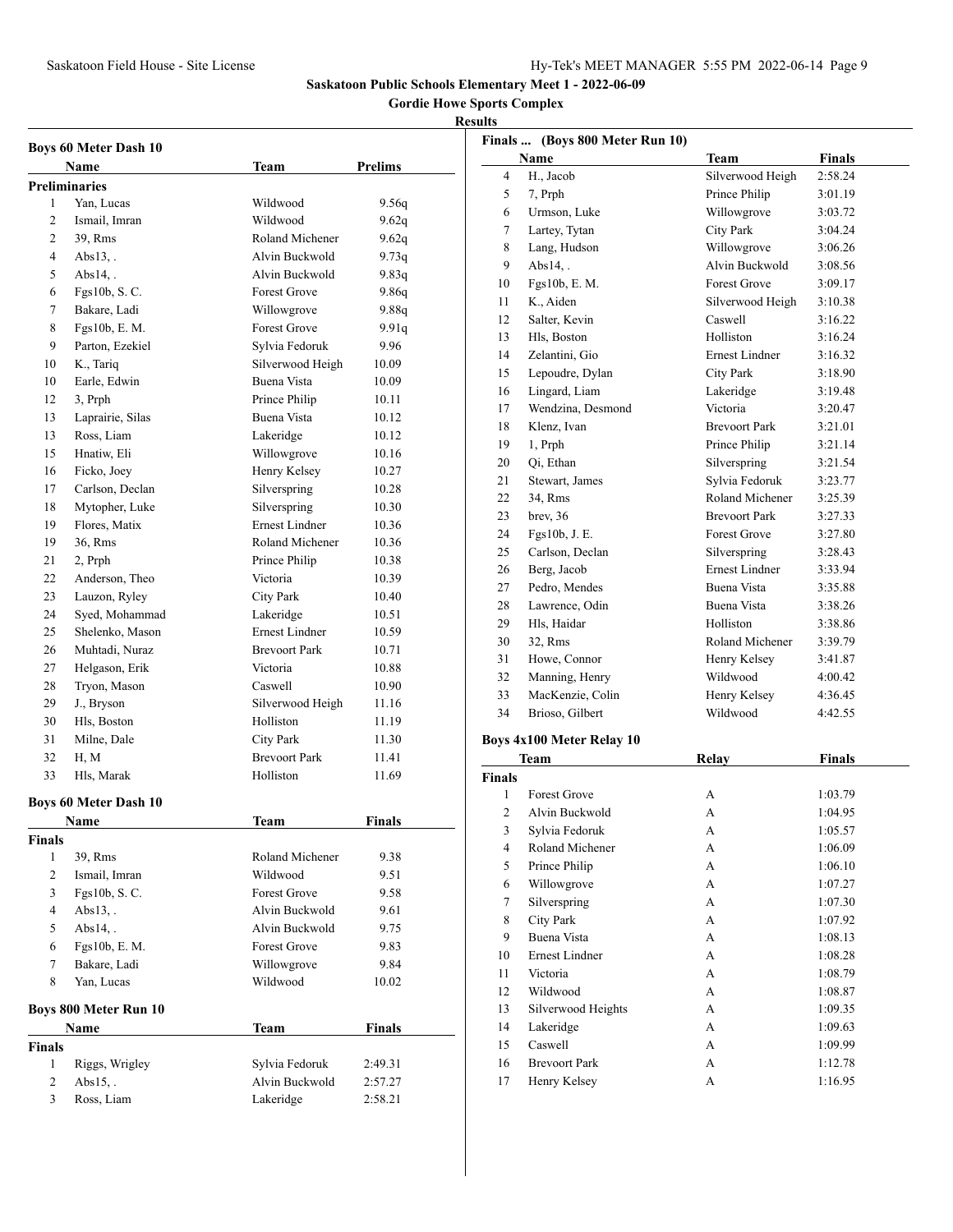**Gordie Howe Sports Complex**

|                | <b>Boys High Jump 10</b><br>Name | Team                  | Finals            |
|----------------|----------------------------------|-----------------------|-------------------|
| <b>Finals</b>  |                                  |                       |                   |
| 1              | Vucenovic, Andrej                | Sylvia Fedoruk        | 1.24m             |
| $\overline{c}$ | Fgs10b, B.D.                     | <b>Forest Grove</b>   | 1.22 <sub>m</sub> |
| 3              | Schmitt, Hudson                  | <b>Buena Vista</b>    | 1.15m             |
| 3              | Neudorf, Landon                  | <b>Ernest Lindner</b> | 1.15m             |
| 3              | Helgason, Erik                   | Victoria              | 1.15m             |
| 3              | Earle, Edwin                     | Buena Vista           | 1.15m             |
| 3              | 4, Prph                          | Prince Philip         | 1.15m             |
| 3              | Hls, Gabriel                     | Holliston             | 1.15m             |
| 9              | $Abs11.$ .                       | Alvin Buckwold        | 1.10 <sub>m</sub> |
| 9              | Mytopher, Luke                   | Silverspring          | 1.10 <sub>m</sub> |
| 9              | Stewart, Tristan                 | Victoria              | 1.10m             |
| 9              | Abs, 9                           | Alvin Buckwold        | 1.10 <sub>m</sub> |
| 9              | Loehndorf, Kostnyn               | Willowgrove           | 1.10m             |
| 9              | P., Jager                        | Silverwood Heigh      | 1.10m             |
| 15             | 38, Rms                          | Roland Michener       | 1.05m             |
| 15             | Abass, Qeem                      | Sylvia Fedoruk        | 1.05m             |
| 15             | Fgs10b, S. C.                    | <b>Forest Grove</b>   | 1.05m             |
| 15             | Toni, Kash                       | Caswell               | 1.05m             |
| 15             | 3. Prph                          | Prince Philip         | 1.05m             |
| 15             | Shan Shuim, Brian                | Wildwood              | 1.05m             |
| 15             | Moen, Tyson                      |                       | 1.05m             |
|                |                                  | Silverspring          |                   |
| 15             | Mathies, Chase                   | Lakeridge             | 1.05m             |
| 15             | K., Tariq                        | Silverwood Heigh      | 1.05m             |
| 24             | Larsen, Jack                     | City Park             | 1.00 <sub>m</sub> |
| 24             | Reykdal, Garret                  | Willowgrove           | 1.00 <sub>m</sub> |
| 24             | Howe, Connor                     | Henry Kelsey          | 1.00m             |
| 24             | Salter, Kevin                    | Caswell               | 1.00 <sub>m</sub> |
| $- - -$        | Hls, Michael                     | Holliston             | NH                |
| $---$          | Vekaria, Aarav                   | <b>Brevoort Park</b>  | NΗ                |
| $---$          | Bueckert, Ivan                   | Ernest Lindner        | NΗ                |
| ---            | Eleburuikem, Abdullah            | Wildwood              | NΗ                |
| $---$          | Knauf, Hudson                    | Henry Kelsey          | NΗ                |
|                | <b>Boys Long Jump 10</b>         |                       |                   |
|                | Name                             | Team                  | Finals            |
| Finals         |                                  |                       |                   |
| $\mathbf{1}$   | Hnatiw, Eli                      | Willowgrove           | 3.58m             |
| $\overline{c}$ | Riggs, Wrigley                   | Sylvia Fedoruk        | 3.57m             |
| 3              | Fgs10b, B.D.                     | Forest Grove          | 3.40m             |
| 3              | Back, Hayden                     | Caswell               | 3.40m             |
| 5              | Flores, Matix                    | <b>Ernest Lindner</b> | 3.32 <sub>m</sub> |
| 6              | H., Jacob                        | Silverwood Heigh      | 3.31 <sub>m</sub> |
| 6              | Lartey, Tytan                    | City Park             | 3.31 <sub>m</sub> |
| 8              | Fentiman, Atticus                | Silverspring          | 3.30 <sub>m</sub> |
| 9              | Laprairie, Silas                 | Buena Vista           | 3.24 <sub>m</sub> |
| 9              | $Abs10.$ .                       | Alvin Buckwold        | 3.24m             |
| 9              | Abs, 9                           | Alvin Buckwold        | 3.24m             |
| 12             | Anderson, Theo                   | Victoria              | 3.22m             |
| 13             | 1, Prph                          | Prince Philip         | 3.21 <sub>m</sub> |
| 14             | Saad, Sofian                     | Silverspring          | 3.13m             |
| 15             | Abass, Qeem                      | Sylvia Fedoruk        | 3.08m             |
| 16             | 2, Prph                          | Prince Philip         | 3.06m             |

|               | Finals  (Boys Long Jump 10) |                       |                   |
|---------------|-----------------------------|-----------------------|-------------------|
|               | Name                        | <b>Team</b>           | Finals            |
| 16            | P., Jager                   | Silverwood Heigh      | 3.06m             |
| 18            | Ficko, Joey                 | Henry Kelsey          | 3.03 <sub>m</sub> |
| 18            | 39. Rms                     | Roland Michener       | 3.03 <sub>m</sub> |
| 20            | Ismail, Imran               | Wildwood              | 2.95m             |
| 21            | Fgs10b, H. M.               | <b>Forest Grove</b>   | 2.85m             |
| 22            | Patel, Panshul              | Buena Vista           | 2.84 <sub>m</sub> |
| 23            | Whitehouse, Liam            | Ernest Lindner        | 2.81 <sub>m</sub> |
| 24            | Lingard, Liam               | Lakeridge             | 2.80 <sub>m</sub> |
| 25            | Kahlon, Hatim               | City Park             | 2.76m             |
| 26            | Hope, Kendal                | <b>Brevoort Park</b>  | 2.71 <sub>m</sub> |
| 27            | Toni, Kash                  | Caswell               | 2.69 <sub>m</sub> |
| 27            | Wendzina, Desmond           | Victoria              | 2.69 <sub>m</sub> |
| 29            | Holben, Ethan               | Lakeridge             | 2.68m             |
| 30            | Hls, Tommy                  | Holliston             | 2.47m             |
| 31            | Klenz, Ivan                 | <b>Brevoort Park</b>  | 2.35m             |
| 32            | Hls, Haidar                 | Holliston             | 2.34 <sub>m</sub> |
| 33            | MacKenzie, Colin            | Henry Kelsey          | 2.32 <sub>m</sub> |
| 34            | Schular, Evan               | Willowgrove           | 2.16m             |
| 35            | Eleburuikem, Abdullah       | Wildwood              | 2.10 <sub>m</sub> |
| ---           | 34. Rms                     | Roland Michener       | ND                |
|               |                             |                       |                   |
|               | <b>Boys Super Weight 10</b> |                       |                   |
|               | Name                        | <b>Team</b>           | <b>Finals</b>     |
| <b>Finals</b> |                             |                       |                   |
| 1             | Stewart, Tristan            | Victoria              | 49.95m            |
| 2             | Schmitt, Hudson             | Buena Vista           | 39.41m            |
| 3             | Abdullah, Arham             | Buena Vista           | 36.10m            |
| 4             | M., Kyden                   | Silverwood Heigh      | 35.78m            |
| 5             | Eliser, Jayqel (jj)         | Sylvia Fedoruk        | 33.94m            |
| 6             | Vucenovic, Andrej           | Sylvia Fedoruk        | 33.63m            |
| 7             | Thomas, Brayden             | Willowgrove           | 33.30m            |
| 8             | Tryon, Mason                | Caswell               | 31.79m            |
| 9             | Syed, Mohammad              | Lakeridge             | 31.17m            |
| 10            | 5, Prph                     | Prince Philip         | 31.11m            |
| 11            | Fgs10b, I. S.               | <b>Forest Grove</b>   | 31.05m            |
| 12            | F.R., Knox                  | Silverwood Heigh      | 30.85m            |
| 13            | Whitehouse, Liam            | <b>Ernest Lindner</b> | 30.20m            |
| 14            | Neudorf, Landon             | Ernest Lindner        | 29.66m            |
| 15            | 36, Rms                     | Roland Michener       | 29.43m            |
| 16            | cityp, Hatim                | City Park             | 29.33m            |
| 17            | Fentiman, Atticus           | Silverspring          | 28.97m            |
| 18            | Hodson-Hanson, Odin         | City Park             | 28.11m            |
| 19            | Bodnarchuk, Keaton          | Caswell               | 28.10m            |
| 20            | Patel, Devaam               | <b>Brevoort Park</b>  | 27.75m            |
| 21            | McConnell, Duncan           | <b>Brevoort Park</b>  | 27.52m            |
| 22            | Yan, Lucas                  | Wildwood              | 27.04m            |
| 23            | Fgs10b, R. V.               | <b>Forest Grove</b>   | 26.68m            |
| 24            | $Abs12,$ .                  | Alvin Buckwold        | 26.48m            |
| 25            | 30, Rms                     | Roland Michener       | 25.95m            |
| 26            | Liu, Dennis                 | Silverspring          | 25.53m            |
| 27            | $Abs13,$ .                  | Alvin Buckwold        | 24.68m            |
| 28            | Hls, Marak                  | Holliston             | 23.68m            |
| 29            | Lee, Dongmo                 | Victoria              | 23.50m            |
| 30            | Hls, Simon                  | Holliston             | 23.08m            |
|               |                             |                       |                   |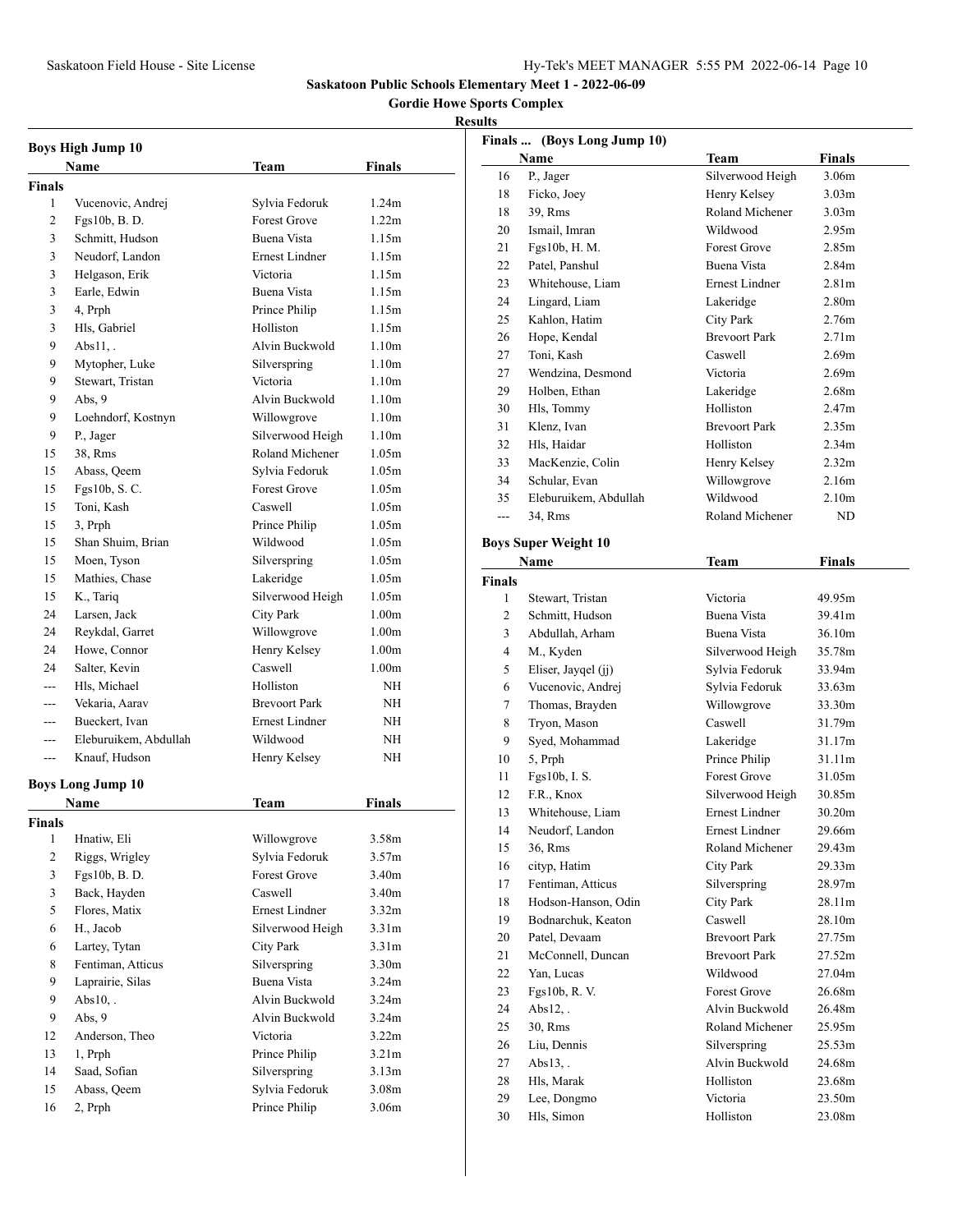# **Gordie Howe Sports Complex**

| 31             | Kenkelman, Mason             | Willowgrove           | 22.60m         |  |
|----------------|------------------------------|-----------------------|----------------|--|
| 32             | Lewis, Ricardo               | Wildwood              | 20.45m         |  |
|                |                              |                       |                |  |
|                | <b>Boys 60 Meter Dash 11</b> |                       |                |  |
|                | Name                         | Team                  | <b>Prelims</b> |  |
|                | <b>Preliminaries</b>         |                       |                |  |
| 1              | Mudaliar, Krishna            | Willowgrove           | 9.13q          |  |
| 2              | Klinger, Jesse               | Lakeridge             | 9.20q          |  |
| 3              | Raath, Erich                 | Sylvia Fedoruk        | 9.23q          |  |
| 4              | B., Archer                   | Silverwood Heigh      | 9.44q          |  |
| 5              | Batters, Weston              | Lakeridge             | 9.48q          |  |
| 6              | Ismail, Abdulrahman          | Wildwood              | 9.52q          |  |
| 7              | Zhu, Kevin                   | Wildwood              | 9.54q          |  |
| 8              | Reinhart, Arden              | Willowgrove           | 9.57q          |  |
| 9              | $Abs23.$ .                   | Alvin Buckwold        | 9.63           |  |
| 10             | Mei, Ben                     | Silverspring          | 9.69           |  |
| 11             | Liu, Howie                   | <b>City Park</b>      | 9.70           |  |
| 12             | Fgs11b, A. D.                | <b>Forest Grove</b>   | 9.83           |  |
| 13             | Khanal, Binamra              | Sylvia Fedoruk        | 9.86           |  |
| 13             | K., Thane                    | Silverwood Heigh      | 9.86           |  |
| 15             | Fgs11b, M. T.                | <b>Forest Grove</b>   | 9.98           |  |
| 16             | Reid, Kyler                  | <b>Brevoort Park</b>  | 10.06          |  |
| 17             | Burke, Pearse                | <b>Ernest Lindner</b> | 10.18          |  |
| 18             | Crockett, Ben                | Buena Vista           | 10.23          |  |
| 19             | Borowski, Cash               | <b>City Park</b>      | 10.26          |  |
| 20             | Johnson, Jarius              | Caswell               | 10.36          |  |
| 21             | Jaradat, Mohammad            | <b>Brevoort Park</b>  | 10.39          |  |
| 22             | $Abs27.$ .                   | Alvin Buckwold        | 10.47          |  |
| 23             | 6, Rms                       | Roland Michener       | 10.75          |  |
| 24             | Novosel, Kristijan           | Henry Kelsey          | 10.77          |  |
| 25             | 16, Prph                     | Prince Philip         | 10.88          |  |
| 26             | Tran, Jude                   | Henry Kelsey          | 10.96          |  |
| 27             | Truitt, Eli                  | <b>Ernest Lindner</b> | 10.99          |  |
| 28             | Olson, Eliot                 | Caswell               | 11.15          |  |
| 29             | Tallon, Finn                 | Victoria              | 11.21          |  |
| 30             | English, Colm                | Victoria              | 11.22          |  |
| 31             | 15, Prph                     | Prince Philip         | 11.23          |  |
|                |                              |                       |                |  |
|                | <b>Boys 60 Meter Dash 11</b> |                       |                |  |
|                | Name                         | Team                  | <b>Finals</b>  |  |
| <b>Finals</b>  |                              |                       |                |  |
| 1              | Mudaliar, Krishna            | Willowgrove           | 8.78           |  |
| $\overline{c}$ | Raath, Erich                 | Sylvia Fedoruk        | 8.91           |  |
| $\overline{c}$ | Klinger, Jesse               | Lakeridge             | 8.91           |  |
| 4              | B., Archer                   | Silverwood Heigh      | 9.07           |  |
| 5              | Batters, Weston              | Lakeridge             | 9.34           |  |
| 6              | Ismail, Abdulrahman          | Wildwood              | 9.36           |  |
| 7              | Zhu, Kevin                   | Wildwood              | 9.37           |  |
| 8              | Reinhart, Arden              | Willowgrove           | 9.38           |  |
|                | <b>Boys 800 Meter Run 11</b> |                       |                |  |
|                | Name                         | Team                  | <b>Finals</b>  |  |
| <b>Finals</b>  |                              |                       |                |  |
| $\mathbf{1}$   | Soanes, Cain                 | Silverspring          | 2:48.53        |  |
| 2              | Stephens, Kaison             | Caswell               | 2:50.25        |  |
| 3              | A., Cruz                     | Silverwood Heigh      | 2:51.19        |  |
|                |                              |                       |                |  |

| 111.3         | Finals  (Boys 800 Meter Run 11)  |                       |               |
|---------------|----------------------------------|-----------------------|---------------|
|               | Name                             | <b>Team</b>           | Finals        |
| 4             | Reinhart, Arden                  | Willowgrove           | 2:55.21       |
| 5             | Jarvis, Ryker                    | Sylvia Fedoruk        | 2:58.31       |
| 6             | G., Max                          | Silverwood Heigh      | 2:58.80       |
| 7             | Zhu, Kevin                       | Wildwood              | 2:59.99       |
| 8             | English, Colm                    | Victoria              | 3:00.52       |
| 9             | Mudaliar, Krishna                | Willowgrove           | 3:00.63       |
| 10            | Atkins, Oskar                    | <b>City Park</b>      | 3:00.80       |
| 11            | Nela, Diell                      | Sylvia Fedoruk        | 3:02.20       |
| 12            | Fgs11b, A. K.                    | <b>Forest Grove</b>   | 3:04.88       |
| 13            | Kyle, Sloane                     | <b>Ernest Lindner</b> | 3:12.89       |
| 14            | $Abs22.$ .                       | Alvin Buckwold        | 3:13.01       |
| 15            | Elliott, Tim                     | Buena Vista           | 3:13.07       |
| 16            | Hubbard, Riley                   | Silverspring          | 3:16.03       |
| 17            | Burke, Pearse                    | Ernest Lindner        | 3:16.13       |
| 18            | Arab, Mahan                      | Henry Kelsey          | 3:19.32       |
| 19            | Tallon, Finn                     | Victoria              | 3:22.30       |
| 20            | Olson, Eliot                     | Caswell               | 3:23.55       |
| 21            | Abs27.                           | Alvin Buckwold        | 3:28.33       |
| 22            | Karki, Ananya                    | <b>Brevoort Park</b>  | 3:29.31       |
| 23            | Coates, Mayson                   | Henry Kelsey          | 3:30.72       |
| 24            | Bajwa, Moosa                     | <b>Brevoort Park</b>  | 3:32.56       |
| 25            | McCullock, Asher                 | Buena Vista           | 3:35.71       |
| 26            | 16, Prph                         | Prince Philip         | 3:37.85       |
| 27            | Henry, David                     | Lakeridge             | 3:41.39       |
| 28            | Li, Richard                      | Lakeridge             | 3:43.92       |
| 29            | 1, Rms                           | Roland Michener       | 3:52.33       |
| 30            | 6, Rms                           | Roland Michener       | 3:56.16       |
| 31            | Mooswa, Jayden                   | Wildwood              | 4:07.04       |
|               |                                  |                       |               |
|               | <b>Boys 4x100 Meter Relay 11</b> |                       |               |
|               | Team                             | Relay                 | <b>Finals</b> |
| <b>Finals</b> |                                  |                       |               |
| 1             | Willowgrove                      | A                     | 59.55         |
| 2             | Silverwood Heights               | A                     | 1:01.27       |
| 3             | Lakeridge                        | А                     | 1:01.66       |
| 4             | Sylvia Fedoruk                   | A                     | 1:03.34       |
| 5             | Silverspring                     | A                     | 1:04.02       |
| 6             | <b>Forest Grove</b>              | A                     | 1:04.07       |
| 7             | <b>Brevoort Park</b>             | А                     | 1:04.50       |
| 8             | Alvin Buckwold                   | А                     | 1:04.93       |
| 9             | Wildwood                         | А                     | 1:05.97       |
| 10            | Roland Michener                  | А                     | 1:07.17       |
| 11            | <b>Ernest Lindner</b>            | А                     | 1:07.58       |
| 12            | <b>City Park</b>                 | А                     | 1:07.63       |
| 13            | Prince Philip                    | A                     | 1:09.42       |
| 14            | Buena Vista                      | A                     | 1:09.46       |
| 15            | Henry Kelsey                     | А                     | 1:11.99       |
| 16            | Holliston                        | А                     | 1:18.09       |
| 17            | Victoria                         | А                     | 1:22.36       |
|               | <b>Boys High Jump 11</b>         |                       |               |
|               | Name                             | Team                  | <b>Finals</b> |
| <b>Finals</b> |                                  |                       |               |
| 1             | Lendvay, Taydem                  | Willowgrove           | 1.35m         |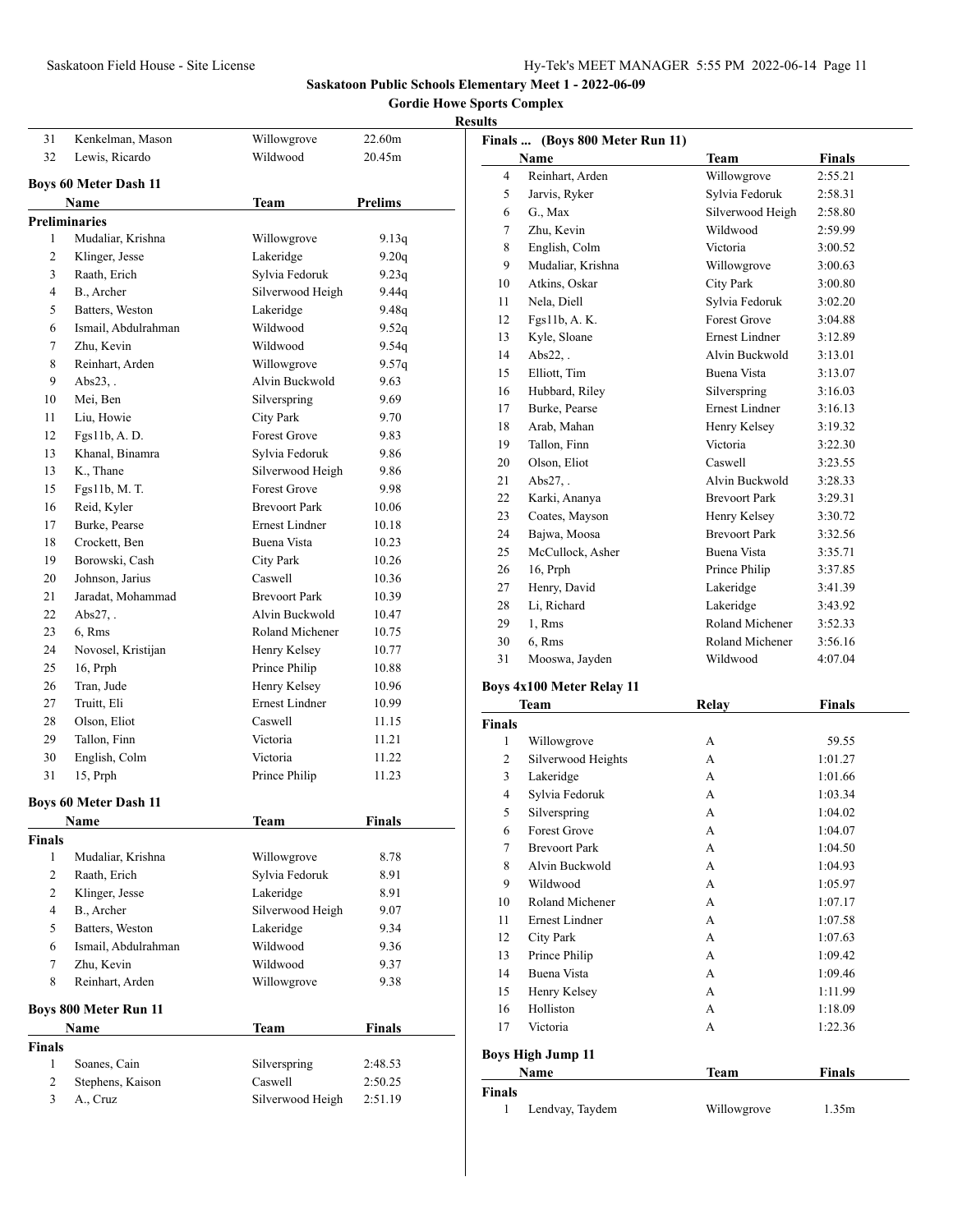**Gordie Howe Sports Complex**

# **Results**

| 2              | $Abs24$ ,.               | Alvin Buckwold        | 1.33m             |  |
|----------------|--------------------------|-----------------------|-------------------|--|
| 3              | Johnson, Femi            | Sylvia Fedoruk        | 1.27m             |  |
| 4              | Pino, Caius              | Buena Vista           | 1.25m             |  |
| 4              | Karki, Ananya            | <b>Brevoort Park</b>  | 1.25m             |  |
| 4              | Fgs11b, J. R.            | <b>Forest Grove</b>   | 1.25m             |  |
| 7              | Skinner, Santiago        | City Park             | 1.20 <sub>m</sub> |  |
| 7              | I., Aivan                | Silverwood Heigh      | 1.20 <sub>m</sub> |  |
| 7              | Nela, Diell              | Sylvia Fedoruk        | 1.20 <sub>m</sub> |  |
| 7              | Wyatt, Jonah             | Lakeridge             | 1.20 <sub>m</sub> |  |
| 7              | Long, Aiden              | <b>Brevoort Park</b>  | 1.20 <sub>m</sub> |  |
| 12             | Bogunovic, Strahinja     | Willowgrove           | 1.15m             |  |
| 12             | G., Max                  | Silverwood Heigh      | 1.15m             |  |
| 14             | Lorer, Ben               | Caswell               | 1.10 <sub>m</sub> |  |
| 14             | Fgs11b, H. P.            | <b>Forest Grove</b>   | 1.10 <sub>m</sub> |  |
| 14             | Mei, Ben                 | Silverspring          | 1.10 <sub>m</sub> |  |
| 14             | 13, Rms                  | Roland Michener       | 1.10 <sub>m</sub> |  |
| 14             | McFadden, Levi           | Victoria              | 1.10 <sub>m</sub> |  |
| 14             | Crockett, Ben            | <b>Buena Vista</b>    | 1.10 <sub>m</sub> |  |
| 14             | Kells, Rowan             | Henry Kelsey          | 1.10 <sub>m</sub> |  |
| 14             | Plaskett, Owen           | Victoria              | 1.10 <sub>m</sub> |  |
| 14             | Lavertu, Beckett         | <b>Ernest Lindner</b> | 1.10 <sub>m</sub> |  |
|                | Anderson, Mason          | City Park             | NΗ                |  |
| $---$          | Hls, Harshad             | Holliston             | ΝH                |  |
|                | Cheema, Haroon           | <b>Ernest Lindner</b> | NΗ                |  |
| ---            | Delorme-Smith, Colton    | Wildwood              | NΗ                |  |
| ---            | Smith, Isaiah            | Wildwood              | ΝH                |  |
| $---$          | Coe, Robert              | Caswell               | NΗ                |  |
| ---            | 1, Rms                   | Roland Michener       | NΗ                |  |
| ---            | Gallen, Henry            | Silverspring          | ΝH                |  |
| $---$          | Robinson, Cade           | Henry Kelsey          | ΝH                |  |
| ---            | Li, Richard              | Lakeridge             | ΝH                |  |
| ---            | $Abs22$ .                | Alvin Buckwold        | ΝH                |  |
|                | <b>Boys Long Jump 11</b> |                       |                   |  |
|                | Name                     | <b>Team</b>           | <b>Finals</b>     |  |
| <b>Finals</b>  |                          |                       |                   |  |
| 1              | Wyatt, Jonah             | Lakeridge             | 3.96m             |  |
| $\overline{c}$ | Raath, Erich             | Sylvia Fedoruk        | 3.93 <sub>m</sub> |  |
| 3              | B., Archer               | Silverwood Heigh      | 3.74m             |  |
| 4              | Soanes, Cian             | Silverspring          | 3.68m             |  |
| 5              | $Abs25.$ .               | Alvin Buckwold        | 3.59 <sub>m</sub> |  |
| 6              | Patel, Jainil            | Sylvia Fedoruk        | 3.58m             |  |
| 6              | K., Thane                | Silverwood Heigh      | 3.58m             |  |
| 8              | Kells, Rowan             | Henry Kelsey          | 3.46m             |  |
| 9              | Batters, Weston          | Lakeridge             | 3.42 <sub>m</sub> |  |
| 10             | Fgs11b, J. R.            | <b>Forest Grove</b>   | 3.40m             |  |
| 11             | Bayne, Kaden             | <b>Ernest Lindner</b> | 3.38m             |  |
| 12             | 12, Rms                  | Roland Michener       | 3.36m             |  |
| 13             | Atkins, Oskar            | City Park             | 3.35m             |  |
| 14             | Bogunovic, Strahinja     | Willowgrove           | 3.33m             |  |
| 15             | Elsasser, Zach           | Silverspring          | 3.29 <sub>m</sub> |  |
| 16             | 14, Prph                 | Prince Philip         | 3.25m             |  |
| 17             | Apperley, Micoh          | City Park             | 3.22m             |  |
| 18             | 13, Rms                  | Roland Michener       | 3.21 <sub>m</sub> |  |
| 18             | Roberts, Andy            | Caswell               | 3.21 <sub>m</sub> |  |
| 20             | Sansom, Kade             | <b>Brevoort Park</b>  | 3.16m             |  |

|               | Finals  (Boys Long Jump 11)         |                       |                   |
|---------------|-------------------------------------|-----------------------|-------------------|
|               | <b>Name</b>                         | Team                  | <b>Finals</b>     |
| 20            | $Abs23$ ,.                          | Alvin Buckwold        | 3.16m             |
| 22            | 15, Prph                            | Prince Philip         | 3.15m             |
| 23            | Plaskett, Owen                      | Victoria              | 3.14m             |
| 24            | Faisal, Ayman                       | Wildwood              | 3.08 <sub>m</sub> |
| 25            | Mercier, Taylen                     | Victoria              | 3.06m             |
| 26            | Martens, Dylan                      | Buena Vista           | 3.02 <sub>m</sub> |
| 27            | Ho, Matthew                         | Willowgrove           | 2.96m             |
| 28            | Zhu, Kevin                          | Wildwood              | 2.90 <sub>m</sub> |
| 29            | Bajwa, Moosa                        | <b>Brevoort Park</b>  | 2.88m             |
| 30            | Fgs11b, M. T.                       | <b>Forest Grove</b>   | 2.87 <sub>m</sub> |
| 31            | Javier, Dahryn                      | Henry Kelsey          | 2.85m             |
| 31            | Lavertu, Beckett                    | <b>Ernest Lindner</b> | 2.85m             |
| 33            | Elliott, Tim                        | Buena Vista           | 2.70 <sub>m</sub> |
| 34            | Hls, Harshad                        | Holliston             | 2.61 <sub>m</sub> |
| 35            | Liu, Raymond                        | Caswell               | 2.45m             |
|               |                                     |                       |                   |
|               | <b>Boys Super Weight 11</b><br>Name | Team                  | <b>Finals</b>     |
| <b>Finals</b> |                                     |                       |                   |
| 1             | Klinger, Jesse                      | Lakeridge             | 45.31m            |
| 2             | Johnson, Femi                       | Sylvia Fedoruk        | 42.60m            |
| 3             |                                     | <b>City Park</b>      | 41.44m            |
| 4             | Apperley, Micoh<br>Johnson, Jarius  | Caswell               |                   |
|               |                                     |                       | 40.02m            |
| 5             | Bater, Brayden                      | Lakeridge             | 39.17m            |
| 6             | Ali, Usman                          | <b>Ernest Lindner</b> | 38.58m            |
| 7             | Faisal, Ayman                       | Wildwood              | 38.16m            |
| 8             | $Abs25.$ .                          | Alvin Buckwold        | 37.62m            |
| 9             | McCarthy, Thomas                    | <b>City Park</b>      | 37.40m            |
| 10            | Abs26.                              | Alvin Buckwold        | 37.29m            |
| 11            | McFadden, Levi                      | Victoria              | 36.80m            |
| 12            | McCallum-Larocque, Keason           | Buena Vista           | 36.62m            |
| 13            | A., Cruz                            | Silverwood Heigh      | 36.56m            |
| 14            | Wei, Nathan                         | Willowgrove           | 36.00m            |
| 15            | Bayne, Kaden                        | <b>Ernest Lindner</b> | 35.27m            |
| 16            | Arab, Mahan                         | Henry Kelsey          | 35.22m            |
| 17            | Fgs11b, A. K.                       | <b>Forest Grove</b>   | 34.25m            |
| 18            | Mercier, Taylen                     | Victoria              | 34.07m            |
| 19            | Ihsan, Tahla                        | Sylvia Fedoruk        | 33.57m            |
| 20            | Niven, Noah                         | Silverspring          | 33.36m            |
| 21            | 12, Rms                             | Roland Michener       | 33.00m            |
| 22            | Reid, Kyler                         | <b>Brevoort Park</b>  | 32.61m            |
| 23            | Hubbard, Riley                      | Silverspring          | 32.21m            |
| 24            | roland, Palash                      | Roland Michener       | 31.77m            |
| 25            | Ismail, Abdulrahman                 | Wildwood              | 31.57m            |
| 26            | D., Felix                           | Silverwood Heigh      | 31.44m            |
| 27            | Long, Aiden                         | <b>Brevoort Park</b>  | 29.26m            |
| 28            | 17, Prph                            | Prince Philip         | 28.24m            |
| 29            | Fgs11b, R. K.                       | Forest Grove          | 28.09m            |
| 30            | Lagaden, Hayden                     | Henry Kelsey          | 28.07m            |
| 31            | Wapass-Woods, Liam                  | Caswell               | 25.06m            |
| 32            | Martens, Dylan                      | Buena Vista           | 25.03m            |
| 33            | 14, Prph                            | Prince Philip         | 14.90m            |
|               |                                     |                       |                   |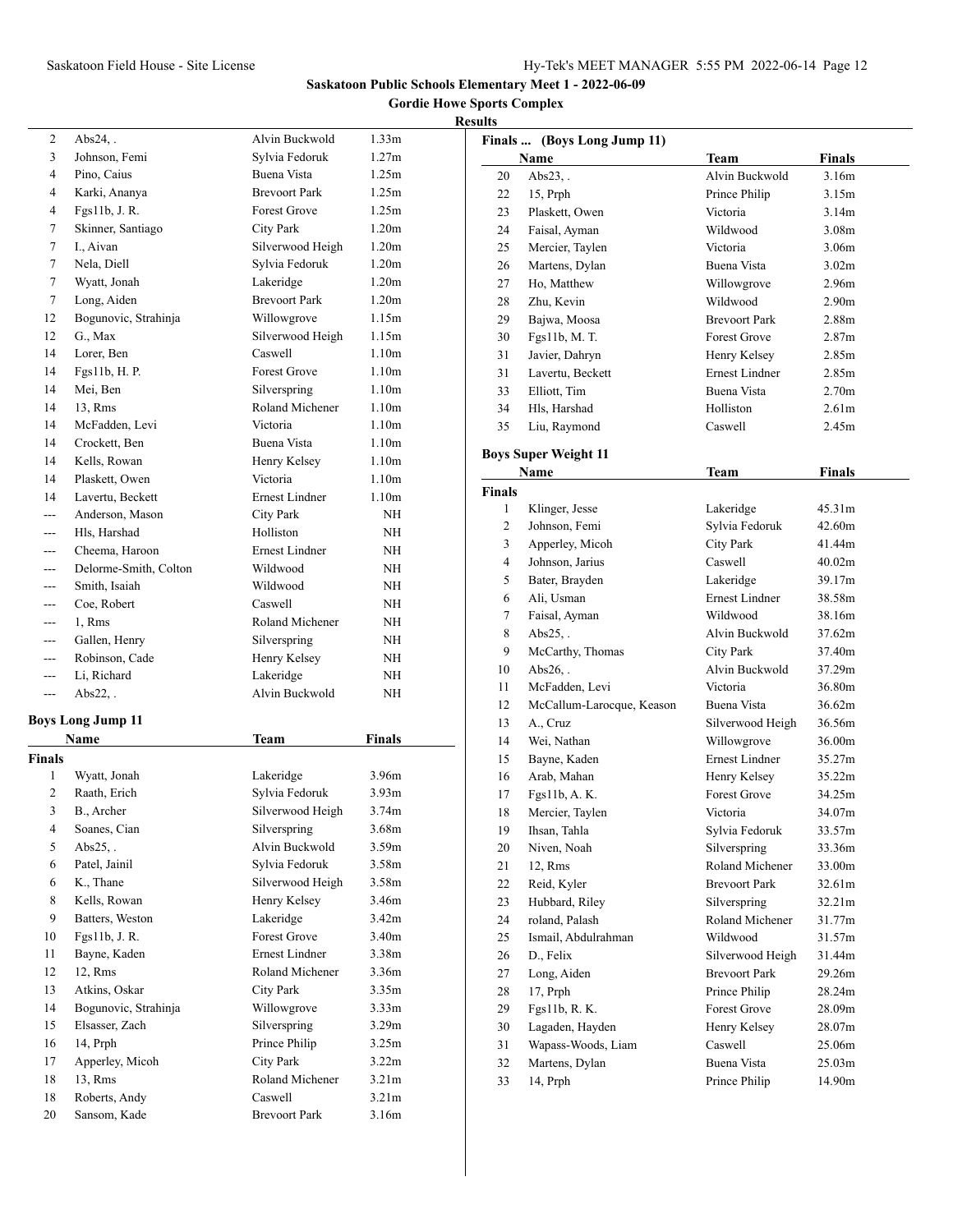**Gordie Howe Sports Complex**

|                          | <b>Boys 80 Meter Dash 12</b>      |                             |                |
|--------------------------|-----------------------------------|-----------------------------|----------------|
|                          | Name                              | <b>Team</b>                 | Prelims        |
|                          | Preliminaries                     |                             |                |
| 1                        | Roe, Jake                         | Wildwood                    | 11.31q         |
| 2                        | Dawood, Dawood                    | Sylvia Fedoruk              | 11.46q         |
| 3                        | Kenkleman, Matt                   | Willowgrove                 | 11.51q         |
| 4                        | 11, Rms                           | Roland Michener             | 11.55q         |
| 5                        | Adamus, Taylor                    | Sylvia Fedoruk              | 11.60q         |
| 6                        | Gerwing, Miller                   | Willowgrove                 | 11.65q         |
| 7                        | Belton, Kayin                     | City Park                   | 11.76q         |
| 8                        | Rings, Jayden                     | Silverspring                | 11.78q         |
| 9                        | Hls, Tyrone                       | Holliston                   | 11.82          |
| 10                       | Dalzall, Ben                      | Wildwood                    | 11.84          |
| 11                       | 4, Rms                            | Roland Michener             | 11.93          |
| 12                       | Larmer, Deklin                    | Ernest Lindner              | 11.96          |
| 13                       | Silva, Tino                       | <b>Ernest Lindner</b>       | 12.03          |
| 14                       | S., Aven                          | Silverwood Heigh            | 12.10          |
| 15                       | Szutiak, Jordan                   | <b>City Park</b>            | 12.12          |
| 16                       | Mahir, Rafsan                     | <b>Brevoort Park</b>        | 12.16          |
| 17                       | Fgs12b, M.O.                      | Forest Grove                | 12.17          |
| 18                       | Smith, Lane                       | Silverspring                | 12.19          |
| 19                       | Sapkota, Saurav                   | <b>Brevoort Park</b>        | 12.32          |
| 20                       | Mistry, Rishabh                   | Caswell                     | 12.34          |
| 21                       | Thompson, John                    | Victoria                    | 12.36          |
| 22                       | Husnik, Oliver                    | Buena Vista                 | 12.37          |
| 22                       | Fgs12b, A. B.                     | Forest Grove                | 12.37          |
| 24                       | Abs35                             | Alvin Buckwold              | 12.39          |
| 25                       | $Abs38.$ .                        | Alvin Buckwold              | 12.59          |
| 26                       | Moen, Aaron                       | Caswell                     | 12.60          |
| 26                       | Collins, Damien                   | Victoria                    | 12.60          |
| 28                       | Rahman, Ahnaf                     | Lakeridge                   | 12.65          |
| 29                       | P., Liam                          | Silverwood Heigh            | 13.04          |
| 30                       | Lockwood, Jake                    | Lakeridge                   | 13.73          |
| 31                       | MacLeod, Angus                    | Buena Vista                 | 16.14          |
|                          | <b>Boys 80 Meter Dash 12</b>      |                             |                |
|                          | <b>Name</b>                       |                             | Finals         |
|                          |                                   | Team                        |                |
| Finals<br>$\mathbf{1}$   |                                   | Wildwood                    | 11.26          |
| $\mathbf{2}$             | Roe, Jake                         |                             |                |
| 3                        | Kenkleman, Matt<br>Dawood, Dawood | Willowgrove                 | 11.39          |
| $\overline{\mathcal{L}}$ |                                   | Sylvia Fedoruk<br>City Park | 11.47          |
| 5                        | Belton, Kayin                     | Willowgrove                 | 11.48<br>11.52 |
| 5                        | Gerwing, Miller                   | Roland Michener             |                |
|                          | 11, Rms                           | Sylvia Fedoruk              | 11.52          |
| $\tau$                   | Adamus, Taylor                    |                             | 11.53          |
| 8                        | Rings, Jayden                     | Silverspring                | 11.67          |
|                          | Boys 1500 Meter Run 12            |                             |                |
|                          | <b>Name</b>                       | Team                        | <b>Finals</b>  |
| Finals                   |                                   |                             |                |
| 1                        | Coakwell, Akira                   | Silverspring                | 5:12.30        |
| $\mathbf{2}$             | Dawood, Dawood                    | Sylvia Fedoruk              | 5:23.50        |
| 3                        | Silva, Tino                       | Ernest Lindner              | 5:23.80        |
| 4                        | Belton, Kayin                     | City Park                   | 5:27.20        |
| 5                        | Rings, Jayden                     | Silverspring                | 5:28.40        |
|                          |                                   |                             |                |

|                    | Finals  (Boys 1500 Meter Run 12)         |                       |                   |
|--------------------|------------------------------------------|-----------------------|-------------------|
|                    | Name                                     | <b>Team</b>           | <b>Finals</b>     |
| 6                  | $Abs35.$ .                               | Alvin Buckwold        | 5:29.60           |
| 7                  | $Abs39.$ .                               | Alvin Buckwold        | 5:31.60           |
| 8                  | Lavertu, Pascal                          | <b>Ernest Lindner</b> | 5:32.50           |
| 9                  | McDonald, George                         | Victoria              | 5:39.90           |
| 9                  | Faiz, Balach                             | Caswell               | 5:39.90           |
| 11                 | Fgs12b, N.T.                             | <b>Forest Grove</b>   | 5:45.80           |
| 11                 | Adamus, Taylor                           | Sylvia Fedoruk        | 5:45.80           |
| 13                 | Sereda-Wosminity, Carson                 | Willowgrove           | 5:46.60           |
| 14                 | 28, Prph                                 | Prince Philip         | 5:47.70           |
| 15                 | Szutiak, Jordan                          | City Park             | 5:56.10           |
| 16                 | M., Will                                 | Silverwood Heigh      | 6:01.20           |
| 17                 | Lockwood, Jake                           | Lakeridge             | 6:04.10           |
| 18                 | Hess, Bennett                            | Willowgrove           | 6:09.10           |
| 19                 | Clarck, Cole                             | Henry Kelsey          | 6:16.60           |
| 20                 | Nakagawa, Den                            | Caswell               | 6:22.80           |
| 21                 | 2, Rms                                   | Roland Michener       | 6:26.60           |
| 22                 | Hutcheson, John                          | Buena Vista           | 6:26.90           |
| 23                 | Tarique, Ashmaan                         | Lakeridge             | 6:39.70           |
| 24                 | Pachal, Oli                              | Wildwood              | 6:47.00           |
| 25                 | Hurard, Kohen                            | Buena Vista           | 6:47.50           |
| 26                 | Hls, Garnet                              | Holliston             | 7:16.00           |
| 27                 | Fgs12b, L. H.                            | <b>Forest Grove</b>   | 8:05.90           |
|                    |                                          |                       |                   |
|                    | <b>Boys 4x100 Meter Relay 12</b>         |                       |                   |
|                    | Team                                     | Relay                 | <b>Finals</b>     |
| <b>Finals</b><br>1 | <b>Ernest Lindner</b>                    | A                     |                   |
| 2                  |                                          | A                     | 56.98<br>58.10    |
|                    | Silverspring                             | A                     |                   |
| 3<br>4             | Sylvia Fedoruk<br>Wildwood               | A                     | 58.31<br>58.42    |
| 5                  |                                          | A                     |                   |
|                    | Willowgrove<br><b>Forest Grove</b>       |                       | 58.62             |
| 6                  |                                          | А                     | 58.73             |
| 7                  | Silverwood Heights                       | А                     | 59.49             |
| 8                  | Alvin Buckwold                           | А                     | 59.64             |
| 9                  | <b>City Park</b><br><b>Brevoort Park</b> | A                     | 1:00.17           |
| 10                 |                                          | A                     | 1:00.98           |
| 11                 | Lakeridge                                | А                     | 1:03.77           |
| 12                 | Prince Philip                            | А                     | 1:03.92           |
| 13                 | Victoria                                 | A                     | 1:03.96           |
| 14                 | Buena Vista                              | А                     | 1:04.70           |
| 15                 | Caswell                                  | А                     | 1:04.95           |
| 16                 | Roland Michener                          | А                     | 1:12.26           |
|                    | <b>Boys High Jump 12</b>                 |                       |                   |
|                    | Name                                     | <b>Team</b>           | <b>Finals</b>     |
| Finals             |                                          |                       |                   |
| 1                  | Strom, Coen                              | <b>Brevoort Park</b>  | 1.45m             |
| 2                  | Huff, Kolby                              | Silverspring          | 1.40 <sub>m</sub> |
| 3                  | Szutiak, Jordan                          | City Park             | 1.35m             |
| 3                  | Laprairie, Ezra                          | <b>Buena Vista</b>    | 1.35m             |
| 3                  | Larmer, Deklin                           | <b>Ernest Lindner</b> | 1.35m             |
| 3                  | Busby, Leyton                            | Ernest Lindner        | 1.35m             |
| 3                  | Thompson, John                           | Victoria              | 1.35m             |
| 3                  | Hls, Garnet                              | Holliston             | 1.35m             |
|                    |                                          |                       |                   |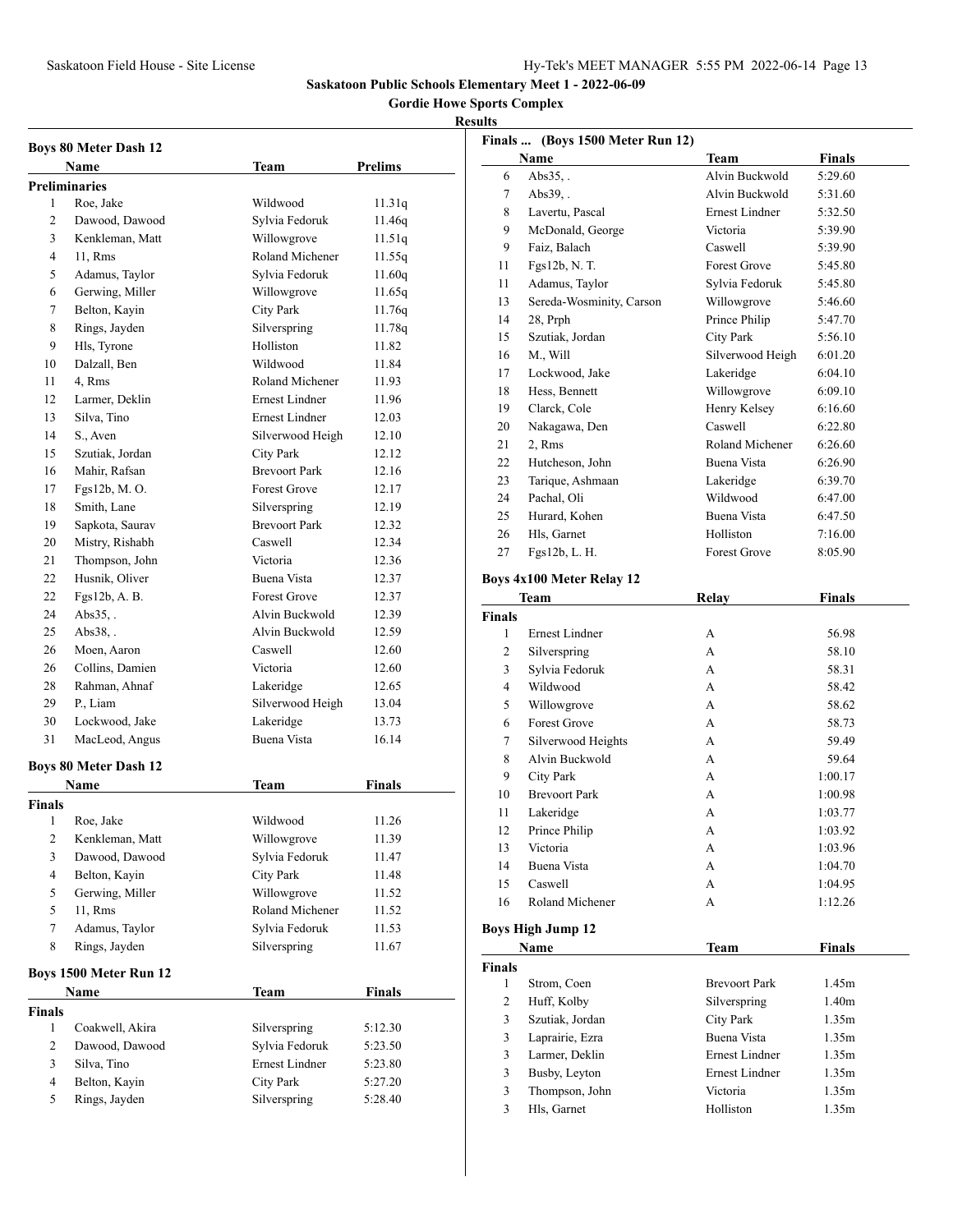**Gordie Howe Sports Complex**

| 9                  | Wang, Lucas              | Willowgrove                          | 1.30 <sub>m</sub> |
|--------------------|--------------------------|--------------------------------------|-------------------|
| 9                  | $Abs38,$ .               | Alvin Buckwold                       | 1.30 <sub>m</sub> |
| 11                 | Bear, Cruz               | <b>Brevoort Park</b>                 | 1.25m             |
| 11                 | Nakagawa, Den            | Caswell                              | 1.25m             |
| 11                 | Fgs12b, G.D.             | <b>Forest Grove</b>                  | 1.25m             |
| 11                 | Hls, Tyrone              | Holliston                            | 1.25m             |
| 11                 | 3, Rms                   | Roland Michener                      | 1.25m             |
| 11                 | 11, Rms                  | Roland Michener                      | 1.25m             |
| 11                 | 26, Prph                 | Prince Philip                        | 1.25m             |
| 18                 | Liu, Samuel              | Silverspring                         | 1.20 <sub>m</sub> |
| 18                 | Singh, Ranveer           | Lakeridge                            | 1.20 <sub>m</sub> |
| 18                 | H., Rylan                | Silverwood Heigh                     | 1.20 <sub>m</sub> |
| 21                 | Tucker, Joren            | Lakeridge                            | 1.15m             |
| 21                 | Sharma, Nirvan           | Wildwood                             | 1.15m             |
| 21                 | Backman, Lewis           | Buena Vista                          | 1.15m             |
| 21                 | Boyle, Finn              | Willowgrove                          | 1.15m             |
| 21                 | Rodda, Owen              | Caswell                              | 1.15m             |
|                    | 25, Prph                 | Prince Philip                        | NH                |
| ---                | Clarck, Cole             | Henry Kelsey                         | NH                |
| ---                | Dalzall, Ben             | Wildwood                             | NH                |
| ---                | Amon, Isaac              | Sylvia Fedoruk                       | NH                |
| ---                | C., Jaiman               | Silverwood Heigh                     | NΗ                |
| $---$              | $Abs40.$ .               | Alvin Buckwold                       | NH                |
| $---$              | Bashir, Farasat          | Henry Kelsey                         | NH                |
| ---                | Knakoske, Lucas          | <b>City Park</b>                     | NH                |
|                    | <b>Boys Long Jump 12</b> |                                      |                   |
|                    | Name                     | Team                                 | Finals            |
|                    |                          |                                      |                   |
|                    |                          |                                      |                   |
| <b>Finals</b><br>1 | 5, Rms                   | Roland Michener                      | 4.12m             |
| 1                  | 4, Rms                   | Roland Michener                      | 4.12m             |
| 3                  | Rahman, Ahnaf            | Lakeridge                            | 4.05m             |
| 3                  | Ly, Ryu                  | Ernest Lindner                       | 4.05m             |
| 5                  | Luoma, Easton            | Willowgrove                          | 3.91 <sub>m</sub> |
| 6                  | H., Rylan                |                                      | 3.90 <sub>m</sub> |
| 7                  | Z., Asher                | Silverwood Heigh<br>Silverwood Heigh | 3.84m             |
| 8                  | Sereda-Wosminity, Carson | Willowgrove                          | 3.83 <sub>m</sub> |
| 9                  | Knakoske, Lucas          | City Park                            | 3.81 <sub>m</sub> |
| 10                 | Coakwell, Akira          | Silverspring                         | 3.78m             |
| 11                 | Burtney, Liam            | Sylvia Fedoruk                       | 3.63m             |
| 11                 | Mistry, Rishabh          | Caswell                              | 3.63m             |
| 13                 | Patterson, Jacob         | Ernest Lindner                       | 3.61 <sub>m</sub> |
| 14                 | Fgs12b, A. B.            | Forest Grove                         | 3.60m             |
| 15                 | Roe, Jake                | Wildwood                             | 3.58m             |
| 16                 | Miehe, Odin              | Victoria                             | 3.47m             |
| 17                 | Mahir, Rafsan            | <b>Brevoort Park</b>                 | 3.43m             |
| 18                 | Abs37,.                  | Alvin Buckwold                       | 3.41 <sub>m</sub> |
| 18                 | Husnik, Oliver           | Buena Vista                          | 3.41 <sub>m</sub> |
| 20                 | Callaghan, Ashton        | Silverspring                         | 3.36m             |
| 21                 | Sun, Yixi                | Wildwood                             | 3.34m             |
| 21                 | Abs36,.                  | Alvin Buckwold                       | 3.34m             |
| 23                 | Tarique, Ashmaan         | Lakeridge                            | 3.31m             |
| 24                 | Faiz, Balach             | Caswell                              | 3.27m             |
| 25                 | Jorgenson, Elliott       | Victoria                             | 3.24m             |
| 26                 | Saud, Parth              | <b>Brevoort Park</b>                 | 3.09m             |

|                | Finals  (Boys Long Jump 12)  |                       |                    |
|----------------|------------------------------|-----------------------|--------------------|
|                | <b>Name</b>                  | <b>Team</b>           | Finals             |
| 28             | Hls, Swaksh                  | Holliston             | 2.98 <sub>m</sub>  |
| 29             | Rawlyk, Oliver               | City Park             | 2.95m              |
| 30             | 25, Prph                     | Prince Philip         | 2.62m              |
| 31             | Hls, Lucas                   | Holliston             | 2.25m              |
|                | <b>Boys Shot Put 12</b>      |                       |                    |
|                | Name                         | Team                  | <b>Finals</b>      |
| <b>Finals</b>  |                              |                       |                    |
| 1              | Eethnayeth, Xavier           | Wildwood              | 11.64m             |
| 2              | Kenkleman, Matt              | Willowgrove           | 10.85m             |
| 3              | Belton, Kayin                | City Park             | 10.44m             |
| 4              | Fgs12b, M.O.                 | <b>Forest Grove</b>   | 10.23m             |
| 5              | Fgs12b, G.D.                 | <b>Forest Grove</b>   | 10.18m             |
| 6              | Patterson, Jacob             | Ernest Lindner        | 10.08 <sub>m</sub> |
| 7              | P., Tegan                    | Silverwood Heigh      | 9.60m              |
| 8              | 3, Rms                       | Roland Michener       | 9.42 <sub>m</sub>  |
| 9              | $Abs36.$ .                   | Alvin Buckwold        | 9.28m              |
| 10             | 5, Rms                       | Roland Michener       | 9.20 <sub>m</sub>  |
| 11             | Millar, Quinn                | Buena Vista           | 9.17 <sub>m</sub>  |
| 12             | S., Aven                     | Silverwood Heigh      | 9.12 <sub>m</sub>  |
| 13             | Majid, Max                   | Willowgrove           | 9.03 <sub>m</sub>  |
| 14             | Ali, Abrahim                 | <b>Ernest Lindner</b> | 8.53 <sub>m</sub>  |
| 15             | Davies, David                | Wildwood              | 8.40 <sub>m</sub>  |
| 16             | $Abs40,$ .                   | Alvin Buckwold        | 7.86m              |
| 16             | Jones, Will                  | <b>Brevoort Park</b>  | 7.86m              |
| 18             | Burtney, Liam                | Sylvia Fedoruk        | 7.81 <sub>m</sub>  |
| 19             | Greschner, Austin            | <b>Brevoort Park</b>  | 7.67 <sub>m</sub>  |
| 20             | Amon, Isaac                  | Sylvia Fedoruk        | 7.63 <sub>m</sub>  |
| 21             | Moen, Aaron                  | Caswell               | 7.45m              |
| 22             | Kloeble, River               | Buena Vista           | 6.90 <sub>m</sub>  |
| 23             | Rawlyk, Oliver               | City Park             | 6.84m              |
| 24             | Singh, Ranveer               | Lakeridge             | 6.51 <sub>m</sub>  |
| 25             | 26, Prph                     | Prince Philip         | 6.41m              |
| 26             | 27, Prph                     | Prince Philip         | 6.20 <sub>m</sub>  |
| 27             | Hls, Lucas                   | Holliston             | 6.14m              |
| 28             | Bashir, Farasat              | Henry Kelsey          | 5.80m              |
|                |                              |                       |                    |
|                | <b>Boys 80 Meter Dash 13</b> |                       |                    |
|                | Name                         | <b>Team</b>           | <b>Prelims</b>     |
|                | <b>Preliminaries</b>         |                       |                    |
| 1              | Oguocha, Eche                | Willowgrove           | 10.59q             |
| $\overline{c}$ | Nghiem, Poko (viet)          | Sylvia Fedoruk        | 10.61q             |
| 3              | Pringle, Tyeson              | Lakeridge             | 10.83q             |
| 4              | Feist, Gavin                 | Willowgrove           | 10.87q             |
| 5              | Abs49,.                      | Alvin Buckwold        | 11.00q             |
| 6              | $40$ , Prph                  | Prince Philip         | 11.16q             |
| 7              | Van Horne, Cohen             | <b>Ernest Lindner</b> | 11.24q             |
| 8              | 17, Rms                      | Roland Michener       | 11.26q             |
| 9              | L., Evan                     | Silverwood Heigh      | 11.30              |
| 10             | Cozens, Seidon               | Buena Vista           | 11.34              |
| 11             | Fgs13b, D.D.                 | Forest Grove          | 11.41              |
| 12             | Ficko, Johnny                | Henry Kelsey          | 11.47              |
| 13             | Fgs13b, B. B.                | Forest Grove          | 11.50              |
| 14             | Ahmad, Masroor               | Wildwood              | 11.51              |
|                |                              |                       |                    |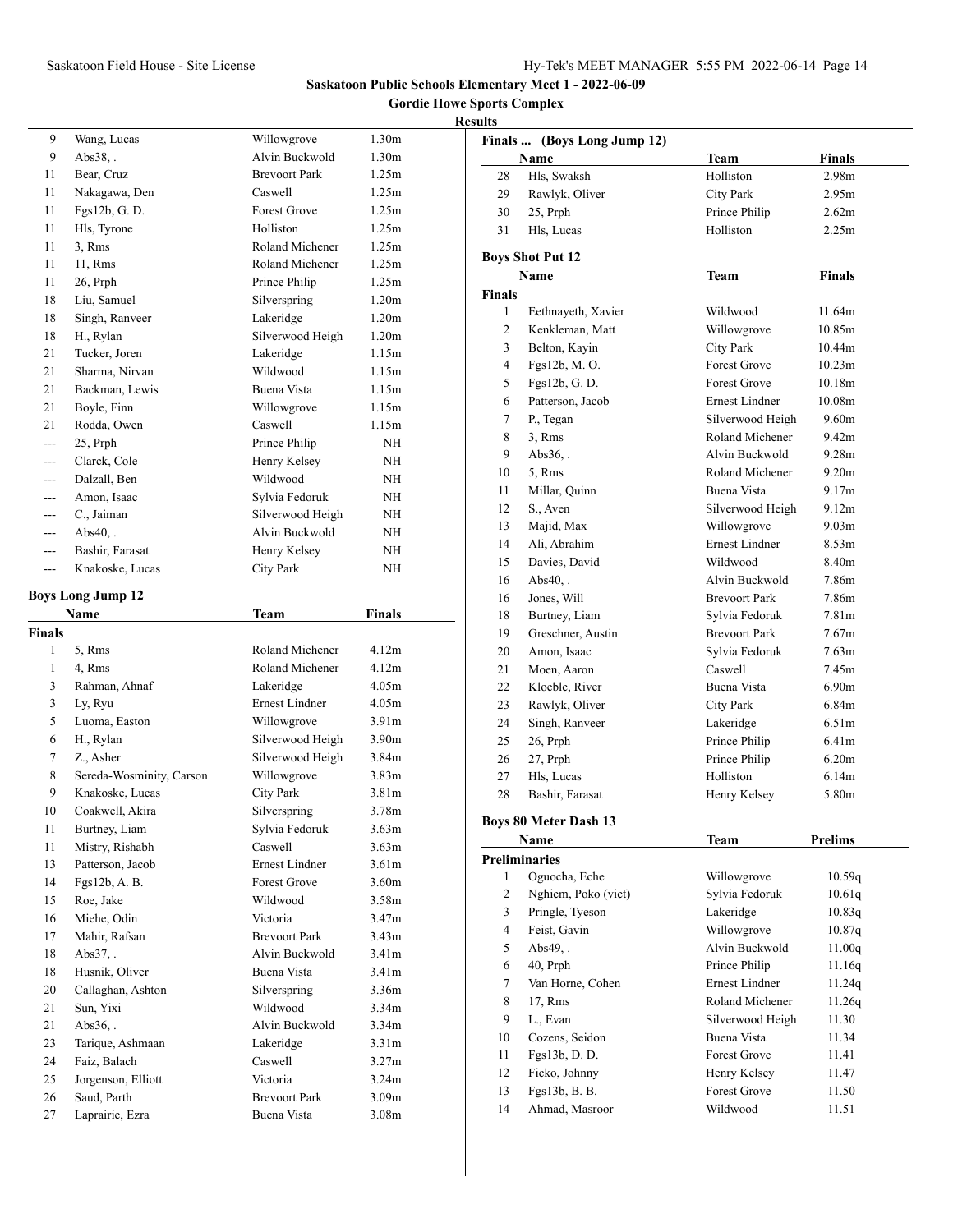**Gordie Howe Sports Complex**

#### **Results**

|    | Name                         | Team                  | Finals |
|----|------------------------------|-----------------------|--------|
|    | <b>Boys 80 Meter Dash 13</b> |                       |        |
| 29 | Pino, Lucian                 | Buena Vista           | 13.49  |
| 28 | Blaser, Ezekiel              | Henry Kelsey          | 13.10  |
| 27 | 41, Prph                     | Prince Philip         | 12.99  |
| 26 | Klimkiewic, Oliver           | Sylvia Fedoruk        | 12.28  |
| 25 | Griffith, Wynn               | Victoria              | 12.19  |
| 24 | Goetz, Emmett                | Silverspring          | 12.17  |
| 23 | Wiebe, Otis                  | City Park             | 12.16  |
| 22 | Timmer, Gavin                | Caswell               | 12.07  |
| 21 | Climenhaga, Connor           | City Park             | 12.05  |
| 20 | 21, Rms                      | Roland Michener       | 11.90  |
| 19 | B., Liam                     | Silverwood Heigh      | 11.88  |
| 18 | Richards, Lincoln            | Caswell               | 11.84  |
| 17 | Jones, Walker                | <b>Ernest Lindner</b> | 11.78  |
| 16 | Norman, Luke                 | Lakeridge             | 11.65  |
| 15 | Abs $54.$ .                  | Alvin Buckwold        | 11.59  |
|    |                              |                       |        |

|        | гчаше               | теаш           | г шаіз |  |
|--------|---------------------|----------------|--------|--|
| Finals |                     |                |        |  |
|        | Oguocha, Eche       | Willowgrove    | 10.31  |  |
| 2      | Nghiem, Poko (viet) | Sylvia Fedoruk | 10.38  |  |
| 3      | $Abs49.$ .          | Alvin Buckwold | 10.69  |  |
| 4      | Pringle, Tyeson     | Lakeridge      | 10.77  |  |
| 5      | Feist, Gavin        | Willowgrove    | 10.80  |  |
| 6      | Van Horne, Cohen    | Ernest Lindner | 10.97  |  |
|        | $40$ , Prph         | Prince Philip  | 11.20  |  |
|        |                     |                |        |  |

# **Boys 1500 Meter Run 13**

|                | Name                | Team                 | Finals    |  |
|----------------|---------------------|----------------------|-----------|--|
| <b>Finals</b>  |                     |                      |           |  |
| 1              | K., Easton          | Silverwood Heigh     | 0.01      |  |
| $\overline{c}$ | Webster, Byron      | Lakeridge            | 0.02      |  |
| ---            | Fgs13b, T. B.       | <b>Forest Grove</b>  | <b>NT</b> |  |
| ---            | $Abs50.$ .          | Alvin Buckwold       | NT        |  |
| ---            | $Abs54.$ .          | Alvin Buckwold       | <b>NT</b> |  |
| ---            | Van Loon, Ethan     | Caswell              | <b>NT</b> |  |
| ---            | 17, Rms             | Roland Michener      | <b>NT</b> |  |
| ---            | Goyer, Daniel       | Caswell              | <b>NT</b> |  |
| ---            | Fgs13b, N.D.        | <b>Forest Grove</b>  | NT        |  |
| ---            | 20, Rms             | Roland Michener      | NT        |  |
|                | Lange, Beckett      | Willowgrove          | NT        |  |
| ---            | Potter, Corbin      | Willowgrove          | NT        |  |
| ---            | Hls, Gamet          | Holliston            | <b>NT</b> |  |
|                | Jha, Shivan         | <b>Brevoort Park</b> | NT        |  |
| ---            | Leary, Keegan       | <b>City Park</b>     | NT        |  |
| ---            | Brown, Jordan       | Lakeridge            | <b>NT</b> |  |
|                | Tomczak, Finlay     | <b>City Park</b>     | NT        |  |
| ---            | Han, Andy           | Silverspring         | NT        |  |
| ---            | Irwin, Hudson       | Silverspring         | NT        |  |
|                | M., Deklen          | Silverwood Heigh     | <b>NT</b> |  |
| ---            | Nitunga, Niseti     | <b>Buena Vista</b>   | NT        |  |
| ---            | Kraushar, Kayden    | Wildwood             | <b>NT</b> |  |
| ---            | Ahmad, Masroor      | Wildwood             | <b>NT</b> |  |
| ---            | $40$ , Prph         | Prince Philip        | NT        |  |
| ---            | 36, Prph            | Prince Philip        | NT        |  |
| ---            | Melo, Cash (injury) | Sylvia Fedoruk       | NT        |  |
|                |                     |                      |           |  |

|                          | Finals  (Boys 1500 Meter Run 13) |                       |                   |
|--------------------------|----------------------------------|-----------------------|-------------------|
|                          | Name                             | Team                  | <b>Finals</b>     |
| ---                      | Mohler, Seth                     | Sylvia Fedoruk        | NT                |
| $---$                    | Regier, Sam                      | Victoria              | NT                |
| ---                      | Sawchyn, Charlie                 | Victoria              | NT                |
| ---                      | Aamir, Shakeeb                   | Henry Kelsey          | NT                |
|                          | Novosel, Lukas                   | Henry Kelsey          | NT                |
| ---                      | Jones, Walker                    | <b>Ernest Lindner</b> | NT                |
| ---                      | Van Horne, Cohen                 | Ernest Lindner        | NT                |
|                          | <b>Boys 4x100 Meter Relay 13</b> |                       |                   |
|                          | Team                             | <b>Relay</b>          | Finals            |
| <b>Finals</b>            |                                  |                       |                   |
| 1                        | Willowgrove                      | А                     | 51.67             |
| 2                        | Silverwood Heights               | А                     | 53.27             |
| 3                        | Lakeridge                        | А                     | 54.22             |
| 4                        | <b>Forest Grove</b>              | А                     | 54.23             |
| 5                        | Wildwood                         | A                     | 55.98             |
| 6                        | Roland Michener                  | A                     | 56.03             |
| 7                        | <b>Ernest Lindner</b>            | А                     | 56.15             |
| 8                        | Alvin Buckwold                   | A                     | 57.07             |
| 9                        | Silverspring                     | A                     | 58.51             |
| 10                       | City Park                        | А                     | 58.82             |
| 11                       | Prince Philip                    | A                     | 58.91             |
| 12                       | <b>Brevoort Park</b>             | A                     | 58.97             |
| 13                       | Sylvia Fedoruk                   | А                     | 59.53             |
| 14                       | Henry Kelsey                     | A                     | 1:00.62           |
| 15                       | Caswell                          | А                     | 1:04.36           |
|                          |                                  |                       |                   |
| <b>Boys High Jump 13</b> |                                  |                       |                   |
|                          | Name                             | Team                  | <b>Finals</b>     |
| <b>Finals</b>            |                                  |                       | 1.56m             |
| 1                        | Manaligod, Nathan                | <b>Brevoort Park</b>  |                   |
| 2                        | L., Evan<br>$Abs52.$ .           | Silverwood Heigh      | 1.54m<br>1.54m    |
| 2                        |                                  | Alvin Buckwold        |                   |
| 4                        | Cozens, Seidon<br>Norman, Luke   | Buena Vista           | 1.52m             |
| 4                        |                                  | Lakeridge             | 1.52m             |
| 6                        | $Abs51,$ .                       | Alvin Buckwold        | 1.50 <sub>m</sub> |
| 6                        | Thauberger, Halyn                | City Park             | 1.50m             |
| 8                        | Wen, Mark                        | Wildwood              | 1.45m             |
| 8                        | Wahba, Logan                     | City Park             | 1.45m             |
| $10\,$                   | Klimkiewic, Oliver               | Sylvia Fedoruk        | 1.40 <sub>m</sub> |
| 10                       | Peterson, Theydon                | Willowgrove           | 1.40 <sub>m</sub> |
| 10                       | Fehr, Parker                     | Willowgrove           | 1.40m             |
| 10                       | K., Easton                       | Silverwood Heigh      | 1.40 <sub>m</sub> |
| 10                       | Kyle, Finlay                     | Ernest Lindner        | 1.40m             |
| 10                       | Hunt, Riley                      | Ernest Lindner        | 1.40m             |
| $10\,$                   | <b>Bradley</b> , Carson          | Silverspring          | 1.40m             |

17 Proctor, Jamie Silverspring 1.35m 16, Rms Roland Michener 1.35m Gaboury, Shoji Lakeridge 1.35m Fgs13b, A. W. Forest Grove 1.30m 20 Omole, Oreva Sylvia Fedoruk 1.30m 20 Bond, Parker Caswell 1.30m Griffith, Wynn Victoria 1.30m 23, Rms Roland Michener 1.30m